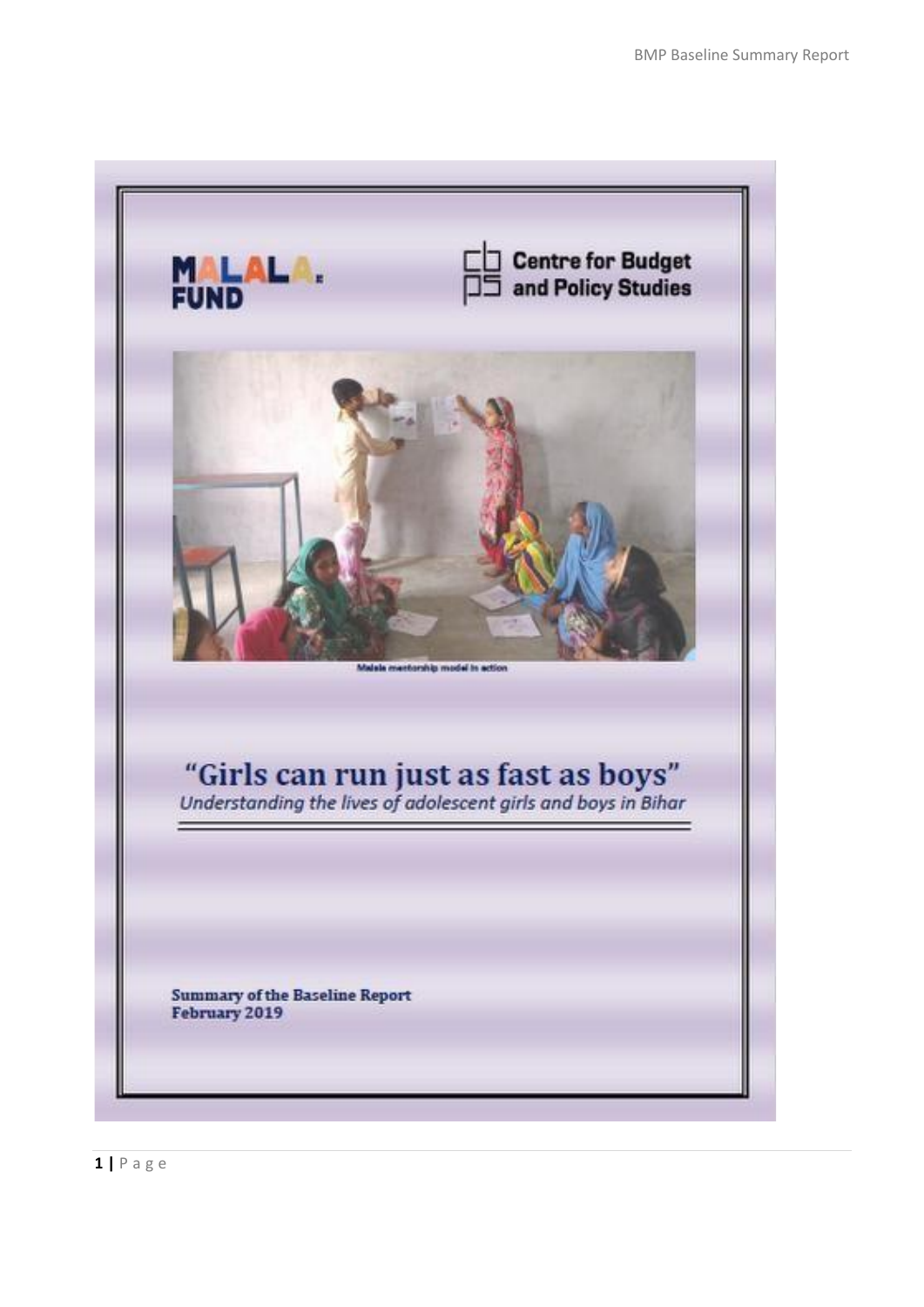# **Report Credit**

# **Concept, Study Design, Analysis and Writing**

Niveditha Menon Neha Ghatak Achala S. Yareseeme Anusha Iyer Jyotsna Jha All from Centre for Budget and Policy Studies (CBPS)

# **Field Partners (for data collection and entry)**

Sunai Consultancy, Patna

# **Suggested citation**

Niveditha Menon, Neha Ghatak, Achala S Yareseeme, Anusha Iyer and Jyotsna Jha (2019) 'Girls can run as fast as boys – understanding the lives of adolescent girls and boys in Bihar'. Centre for Budget and Policy Studies. Bangalore.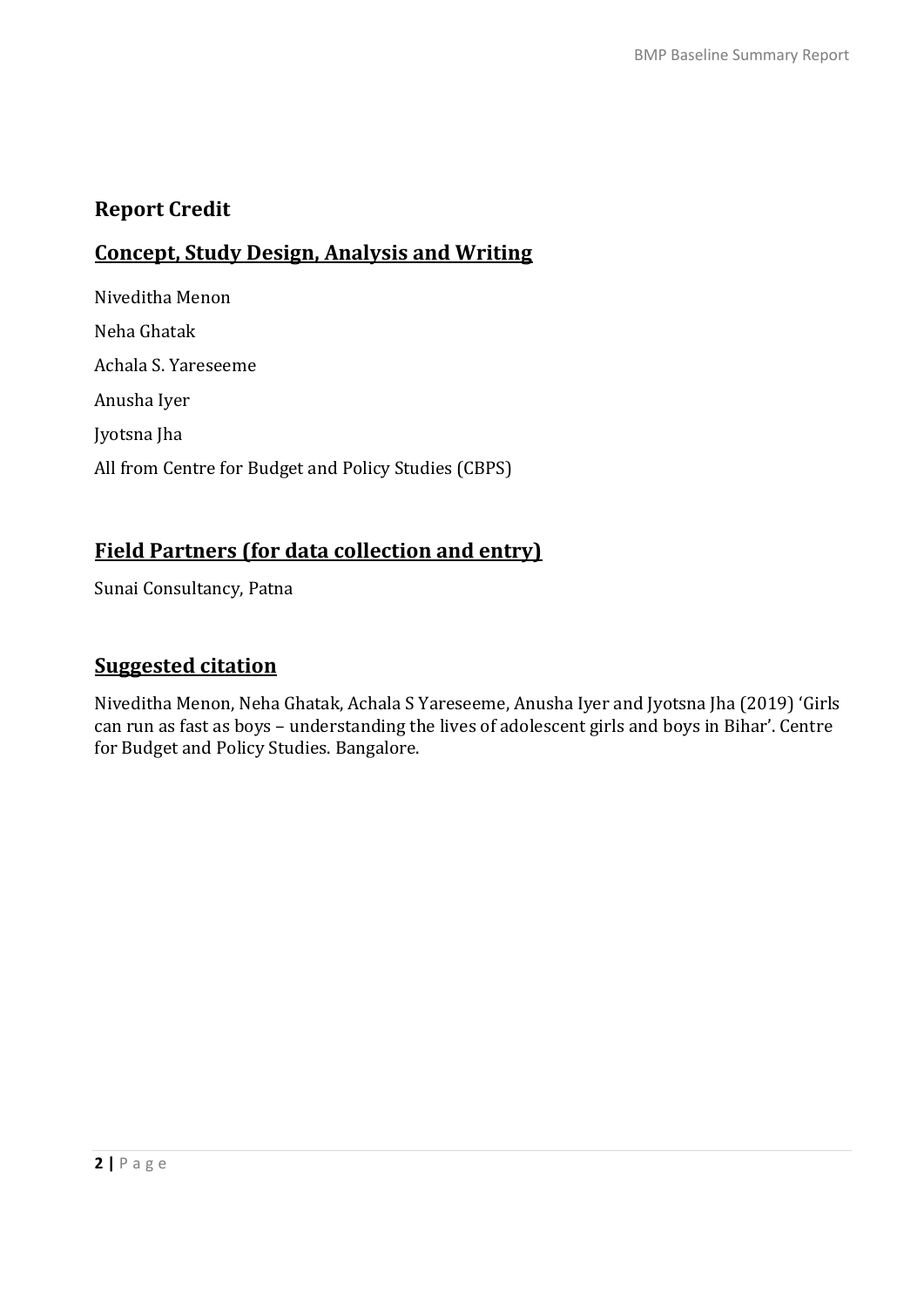# **1 Introduction**

In India, many adolescents, especially girls, have significant difficulties in terms of access to quality education, health care services and safe transportation. Despite the interventions made by governmental and non-governmental agencies, prospects for social and economic mobility as well as self-determination of adolescents remain dim. Part of the reason is that adolescents are rarely seen as independent, thinking and engaged citizens-in-the-making. To remedy this, we are developing an empowermentbased mentoring model that can be integrated into regular public-school curricula and pedagogical approaches at the secondary level for adolescents.

Funded and supported by the Malala Fund, the project titled *Empowerment-based Mentoring Model for Adolescent Girls: Action Research in Bihar,* is in the process of creating a mentoring model that can hone the leadership skills of adolescent girls and boys and provide them with tools and resources to develop critical thinking skills. We are currently working with 700 adolescent children between the ages of 11 and 14 studying in classes six and seven in ten schools in Muzaffarpur and Patna in Bihar. We are also attempting to work with out-of-school children living in the communities where the schools are located.

In order to develop a responsive and scalable mentoring model, we need to understand the lived experiences of children: how do adolescents spend their time, what are the kind of play activities in which they engage, who are their friends, what kind of work do they do and what they think about the world and themselves. We want to ensure that the mentoring model that we develop enables adolescents to examine, analyse and potentially change their perceptions and knowledge of themselves and their aspirations. Therefore, we conducted a baseline survey of all the students from classes six and seven in all the selected schools in Muzaffarpur and Patna.

Typically, a baseline survey is undertaken to form the basis for measuring the impact of any intervention through an eventual endline survey. But we already know that that localisation and prioritisation of the articulated needs and responses of the communities is essential as expectations and values that are imported from another context cannot function in the ones that are applied. Therefore, our mentoring model is being developed in response to the nature and characteristics of the local context and the baseline is used as the starting point to understand the lives of the adolescents to ensure that the mentoring model is in tune with their socio-cultural and economic contexts. With the information obtained from the baseline survey that will feed directly into our mentoring model, we will be able to enhance the opportunities and capabilities of adolescents, especially girls, to take action and to be a visible, vocal and critical part of their own lives and those of their families and communities.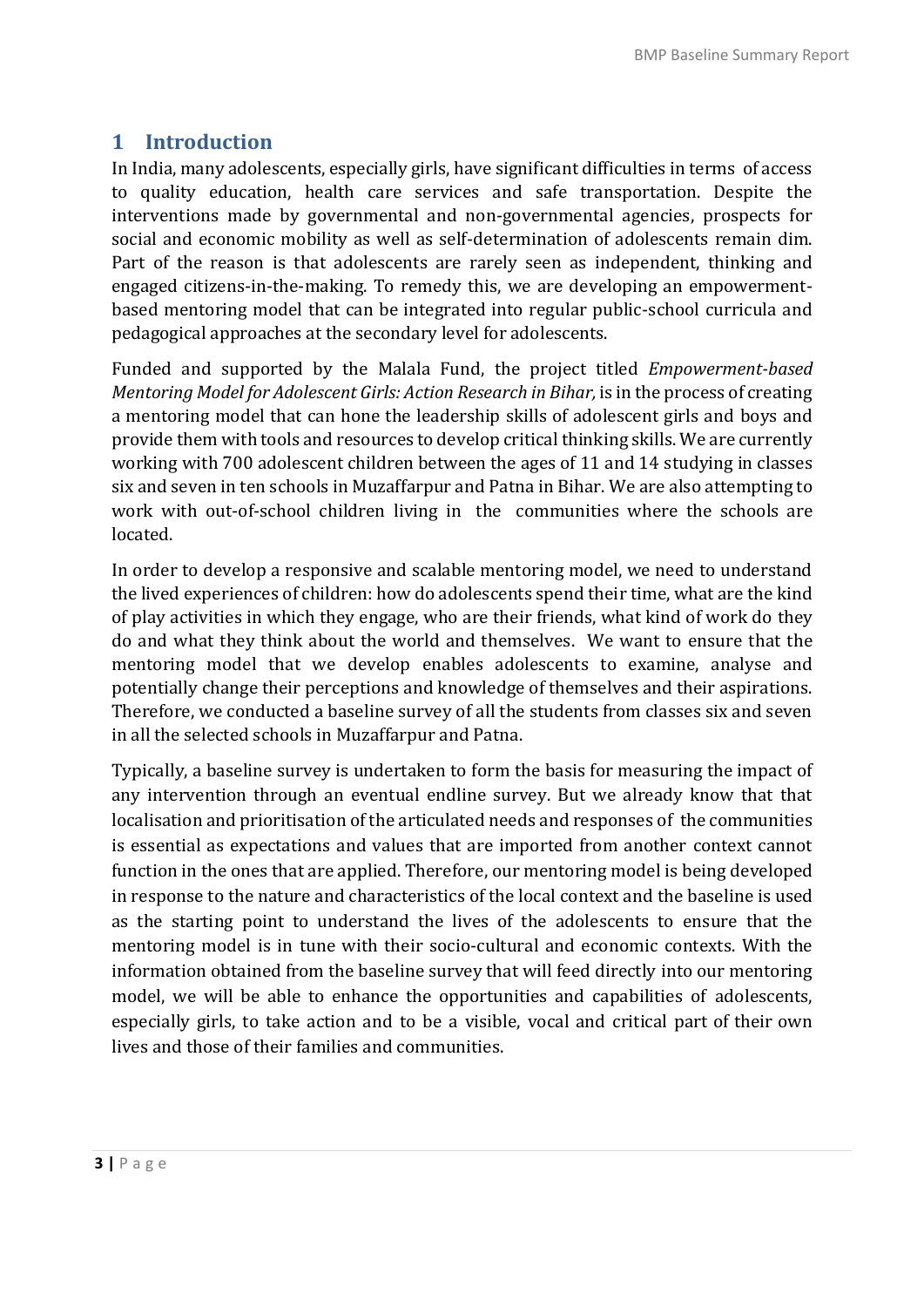# **2 The Mentoring Model**

Education is an important vehicle of empowerment and certain forms of pedagogy have long been established as a way towards gaining empowerment (Kabeer, 2005). By learning from the experiences of empowerment-based education initiatives such as the ones practiced within Mahila Samakhya (MS), the Kasturba Gandhi Balika Vidyalaya (KGBV) model, the social learning approaches and other models implemented around the world, we are developing a new form of pedagogy in the framework of a mentoring model that prioritises critical thinking and civic engagement skills for girls and boys. Our goal for the project as a whole is to ensure that we are able (1) to plan, develop and undertake an *action research* project that focuses on mentoring adolescent girls (2) to consolidate the action research project into *a scalable and sustainable model* and (3) to develop and engage with a *policy advocacy* plan that can help the mentoring model to be integrated into secondary school curricular and pedagogical approaches.

This will enable adolescents to change their self-images, self-perceptions and confidence levels and help them question social norms, narratives and institutions that inhibit their lives. We also anticipate that this will help in changing the nature of their participation within their families, with their schools, with their friends but, most importantly, help in self-realisation and in honing their capabilities towards attaining self-identified goals and aspirations. Because the mentoring model also has to engage with families, schools and communities, the interaction will give rise to more discourse and action around the needs and requirements of adolescents, especially adolescent girls, in the community.

On a broader level, we believe that the presence of a responsive and evolving model will help in establishing a framework for scaling and will provide blueprints to integrate the approach into the current school curricula. By ensuring that the Bihar Mentoring Model (hereafter BMP) is organically evolving in response to ground realities and socialbarriers present in the field, we will be able to consolidate and concretise our ideas on education and empowerment processes and develop a pedagogical approach that can truly empower adolescents.

The first step in this process of change was to identify the target population of our mentoring model. After an extensive review of the literature as well as in-depth discussions with education experts and senior education administrators in Bihar and our analysis of school-wise secondary data, we identified six schools in each of the two districts - Muzaffarpur and Patna - and decided to work with girls and boys from the age group of 11 to 14 (from classes six to eight) in schools as well as out-of-school girls in the same vicinity. Then, we selected two mentors based on their knowledge and experience related to gender, education, and empowerment. We took care to ensure that the mentors were from the same socio-economic and cultural contexts as the students.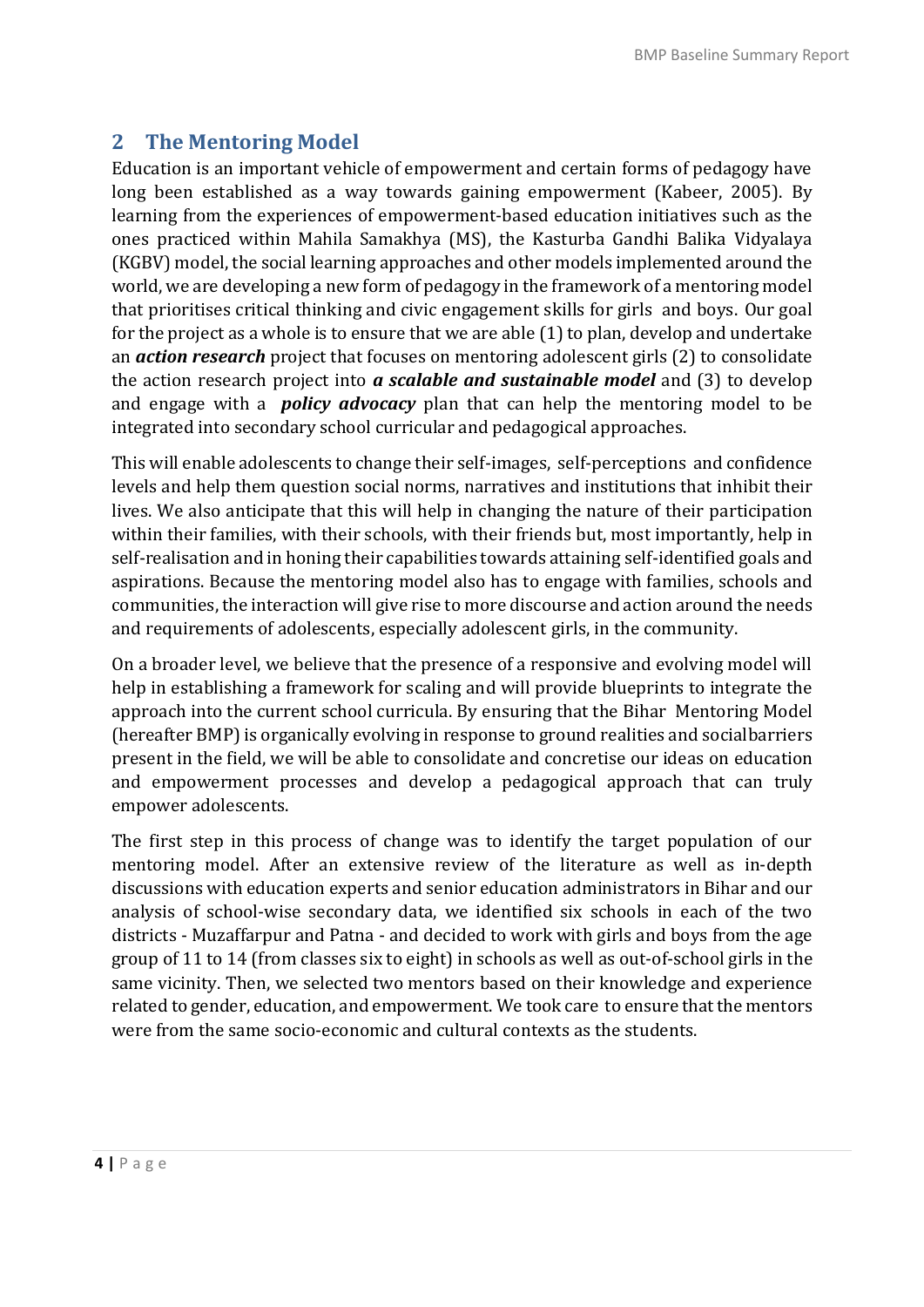#### Figure 1: The BMP process diagram



#### Development of the Bihar Mentorship Project (BMP) Model

Simultaneously, we developed the first iteration of the activities for the BMP based on our understanding of the extensive literature review that we conducted as well as the trends that we found in the early analysis of data from the baseline survey. This first iteration of the BMP was primarily focused on building a relationship with the adolescents and helping them with communication and articulation skills, incorporating a few foundational self-reflection exercises as well. The mentors were then trained on this mentoring model and a system was set up in the schools so that mentors interact with the students in classes 6 and 7 once a week for about three hours in each school.

During the process of implementation, the mentors are trained intensely every quarter in both the philosophy and rationale of the activities. A team of researchers interact with mentors every week about their experiences and take detailed notes (termed as 'call notes'). The mentors also submit weekly or monthly reports on their activities reflecting on various aspects of their interaction with the adolescents (termed as 'monthly reports'). These notes and reports are analysed before developing the next sequence of activities and the training plan for the following quarter. The interactions with the community also form part of the mentors' feedback and add to the process of model development. In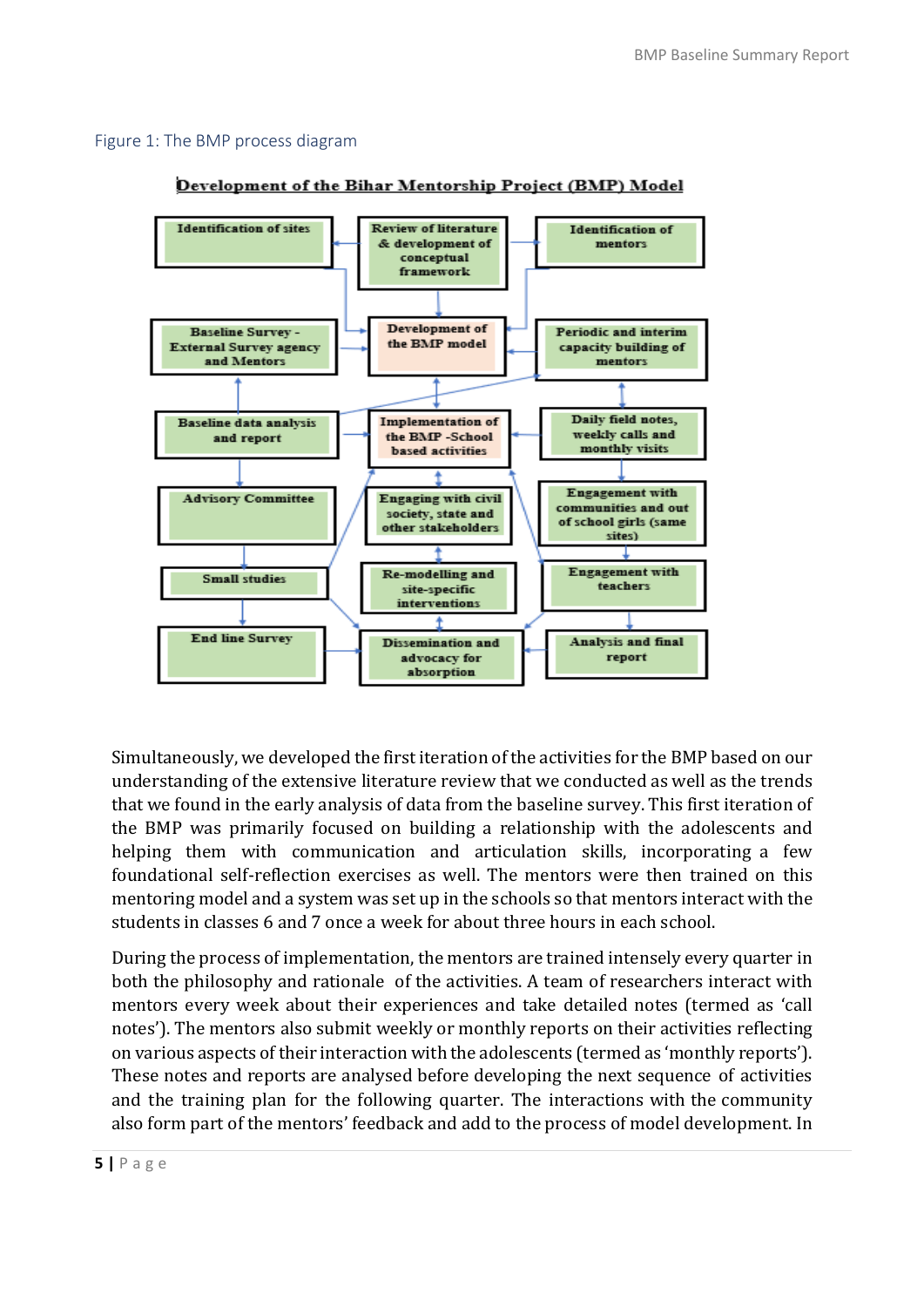the next phase, we will include specific activities that will allow for greater interaction with teachers and the community which, we hope, will add to the process of building the mentoring model.

It is anticipated that over a period of time, we will be able to analyse both the qualitative and the quantitative data collected over three years to arrive at an analytical framework of mentoring as well as a functioning model that can be adopted by schools. Given that our focus is on understanding the reasons for failure or push-backs from the community, the framework of action research allows us to identify challenges on the ground and respond to them continually. Our methodology, therefore, is conceptualised to ensure the mentorship model is not static and that our work with adolescents is truly participatory.

| Sr.<br>No.       | Site category         | $%$ of<br>boys | $%$ of<br>girls | Average<br>age | % of OBC<br>students | $%$ of<br>SC/ST<br>students | $%$ of<br><b>Muslim</b><br>students |
|------------------|-----------------------|----------------|-----------------|----------------|----------------------|-----------------------------|-------------------------------------|
| $\mathbf{1}$     | Government<br>schools | 40%            | 60%             | 11.9           | 46%                  | 17%                         | 28%                                 |
| $\overline{2}$   | Madrasa               | 50%            | 50%             | 13.6           | $0\%$                | $0\%$                       | 100%                                |
| 3                | Krantipur<br>school   | $0\%$          | 100%            | 11.5           | 56%                  | 38%                         | 2%                                  |
| $\boldsymbol{4}$ | Jashpur School        | $0\%$          | 100%            | 12.4           | 51%                  | 17%                         | 6%                                  |
|                  |                       | 35%            | 65%             | 12.1           | 42%                  | 16%                         | 33%                                 |

#### **Table 1: Characteristics of students**

Source: CBPS Baseline Survey, 2018

Note: Names of schools have been changed to maintain anonymity

In some ways, the data from the baseline will be used to continually re-design the components of the mentoring model as we move along with this process. The baseline survey was designed by CBPS based on our literature review and conducted on behalf of CBPS by Sunai Consultancy, a non-governmental research organisation based in Patna. The findings in this summary report are based on the data collected by the survey, the field notes of CBPS members as well as interactions with mentors in each of the districts.

# **3 Educational Institutions**

Educational institutions are among the primary sites of the socialisation of children. Schools are where they learn about the world, how to interact with each other, how to direct their actions to achieve their goals. Because children spend so much time within these institutions, it is important to study the socio-cultural environments of these institutions. At the start, we had selected twelve schools (see Table 2). However, because of various factors, we have not been able to work with two of the schools, one in Patna and one in Muzaffarpur. Moreover, we were not able to collect school-level information from one of the discontinued schools. So, all of the subsequent analyses in this section are pertinent to only 11 schools.

**6 |** P a g e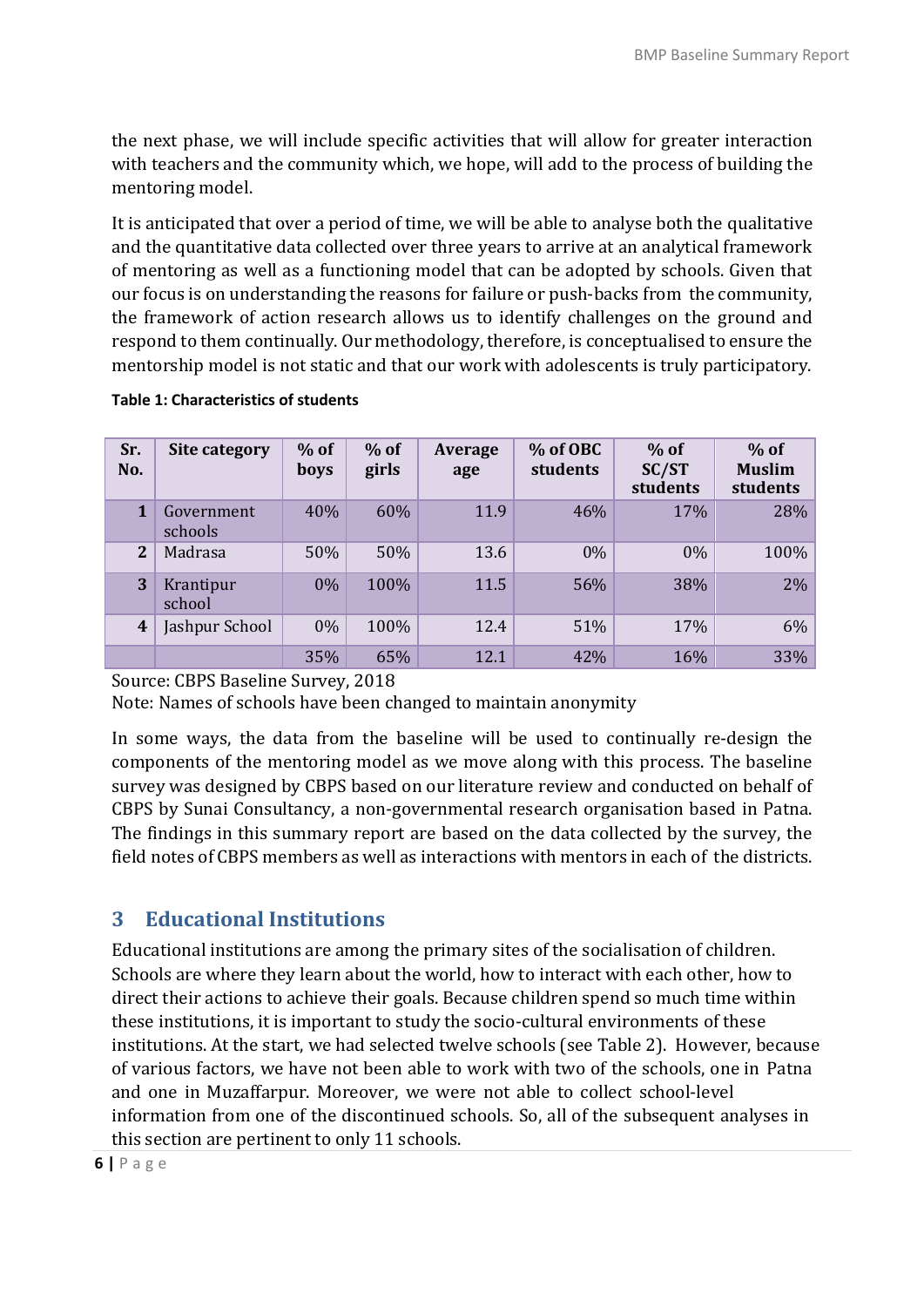| Sr.<br><b>No</b><br>٠ | <b>Site</b><br>category | <b>Num</b><br><b>ber</b> | <b>Location</b>         | <b>Management</b>                   | <b>School type</b>                          | <b>Classes</b><br>taught |
|-----------------------|-------------------------|--------------------------|-------------------------|-------------------------------------|---------------------------------------------|--------------------------|
| $\mathbf{1}$          | Government<br>schools   | 8                        | Peri-urban<br>and rural | Government-<br>run school           | Co-ed and Hindi<br>medium                   | Classes 1<br>to $8$      |
| 2                     | Madrasa                 | 1                        | Urban                   | Government-<br>affiliated<br>school | Co-ed and Hindi/Urdu<br>medium <sup>*</sup> | Classes 1<br>to $12$     |
| 3                     | Krantipur<br>school     | $\mathbf{1}$             | Rural                   | Government-<br>run school           | All girls Hindi medium                      | Classes 1<br>to $8$      |
| 4                     | Jashpur<br>School       | $\mathbf{1}$             | Urban                   | NGO (Charity)                       | All girls Hindi medium                      | Classes 1<br>to 7        |

#### Table 2: Characteristics of Schools

*\*50% of the students reported it as a Hindi-medium school while 50% students reported it as anUrdumedium school*

*Note: Information at site level for the madrasa in Patna is not available since permission wasdenied* Source: CBPS Baseline Survey, 2018

## 3.1 Children

We find that more girls than boys are enrolled at the primary and upper primary levels of schooling and the representation of girls starts to increase as we move from primary to upper primary levels. In Patna, for example, we find that in one of the schools, the gap between girls and boys starts to increase dramatically at the upper primary levels. We posit that this might be due the presence of private schools in the vicinity. This often indicates that when families are making choices about education, they are likely to send boys to private schools and girls to public schools.

In addition to these enrolment trends, we found that regardless of the enrolment rates of these schools, adolescents are not always attending the schools. Enrolment rates and attendance rates in many of these schools do not match. Due to the low attendance, we also looked at the comprehension and literacy skills of the adolescents in these schools. We found that the literacy rates are quite low in both sets of schools, although they are much lower in Muzaffarpur than in Patna. In some schools in Muzaffarpur, only a few students can read and write. Understandably, this is a cause of great concern.

## 3.2 Teachers

A number of activities that we have designed in BMP require the active engagement of teachers as they are the primary actors that shape the ways in which students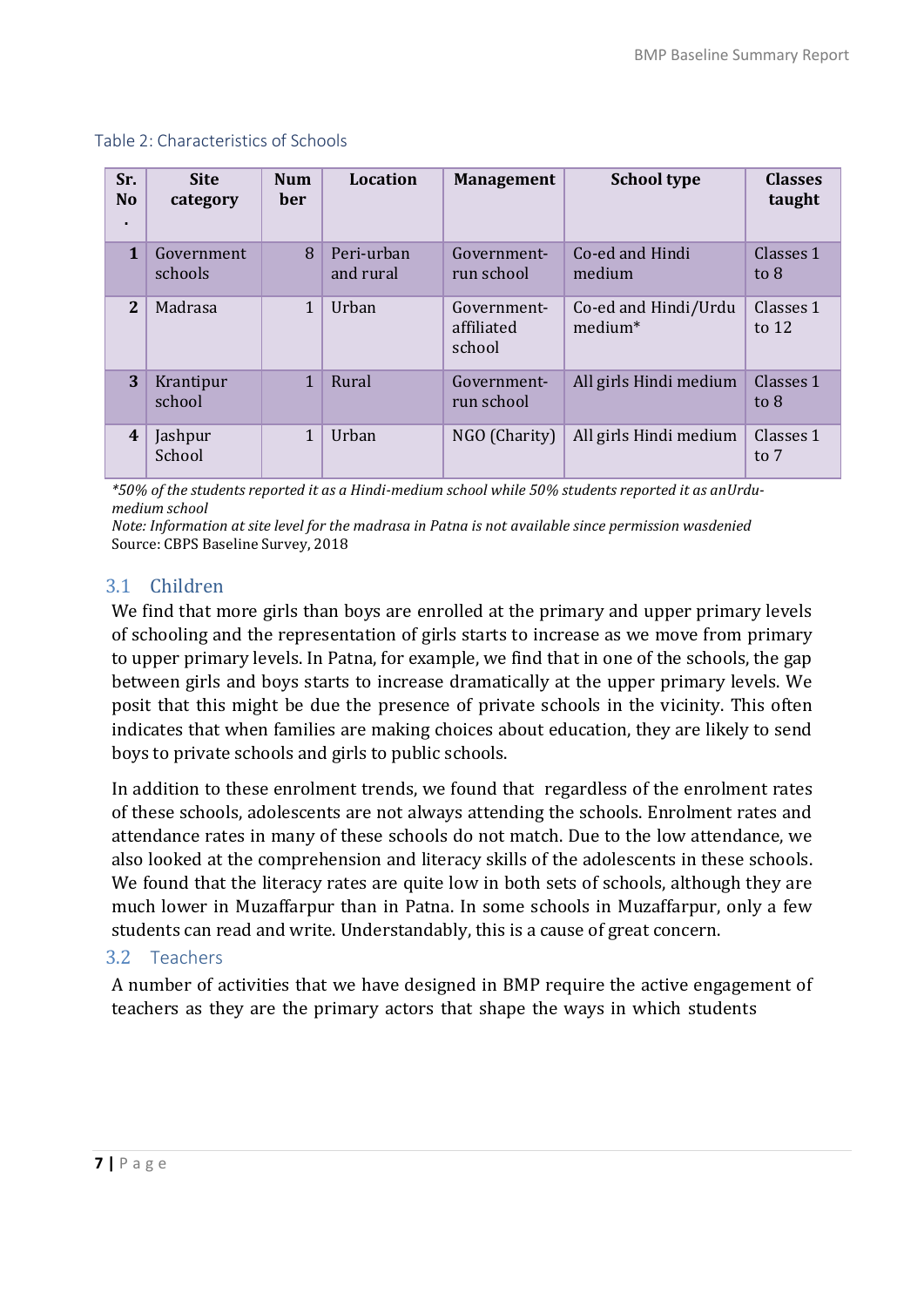internalise and externalise their knowledge. When we look at the composition of teachers, we find that almost universally, women teachers were more in number compared to men and there appear to be more teachers in the OBC and General categories as compared to other social categories. We also looked to the Pupil-Teacher Ratio (PTR) to provide information on the nature of the interaction between children and their teachers. We found that they are quite high (1:42 on an average), with only one of the schools of the 11 being lower than 1:30.

|                  | DIE 5. CHATACLEHSLICS OF TEACHETS                                                                                 |            |                                                         |                                                     |                                  |                                              |                                      |                                         |  |  |
|------------------|-------------------------------------------------------------------------------------------------------------------|------------|---------------------------------------------------------|-----------------------------------------------------|----------------------------------|----------------------------------------------|--------------------------------------|-----------------------------------------|--|--|
| Sr.<br><b>No</b> | <b>School</b><br>name                                                                                             | <b>PTR</b> | $\frac{0}{0}$<br>teachers<br>graduate<br>s and<br>above | $\frac{0}{0}$<br>teachers<br>completin<br>$g$ B.Ed. | $%$ of<br>female<br>teacher<br>S | $%$ of<br>SC/ST<br>teacher<br>S              | $%$ of<br><b>OBC</b><br>teacher<br>S | $%$ of<br><b>Muslim</b><br>teacher<br>S |  |  |
| $\mathbf{1}$     | Govt.<br>schools                                                                                                  | 1:41       | 53.6%                                                   | 35.8%                                               | 55.4%                            | 12.5%                                        | 50%                                  | 8.9%                                    |  |  |
| 2                | Madrasa                                                                                                           | 1:53       | 77.8%                                                   | $0\%$                                               | $0\%$                            | $0\%$                                        | $0\%$                                | 100%                                    |  |  |
| 3                | Krantipur<br>school                                                                                               | 1:100      | 100%                                                    | $0\%$                                               | 100%                             | 100%                                         | $0\%$                                | 0%                                      |  |  |
| $\boldsymbol{4}$ | Jashpur<br>School                                                                                                 | 1:39       | 54.6%                                                   | 27.3%                                               | 100%                             | Refused to answer caste<br>related questions |                                      |                                         |  |  |
|                  | <b>GRAND</b><br><b>TOTAL</b>                                                                                      | 1:42       | 57.1%                                                   | 29.9%                                               | 55.8%                            | 10.4%                                        | 36.4%                                | 18.2%                                   |  |  |
|                  | Mars. Lafannistica strates Local for the mostlines to Dation to net significally attes in convention come develod |            |                                                         |                                                     |                                  |                                              |                                      |                                         |  |  |

Table 3: Characteristics of Teachers

*Note: Information at site level for the madrasa in Patna is not available since permission was denied*

Source: CBPS Baseline Survey, 2018

Another issue that influences PTR in terms of their availability and accessibility to their students are the actual duties of the teachers. Our field observations suggested that teachers across all sites were often called on for extra duty apart from their teaching assignments. During the normal course of events, at any given time, two or three teachers are often missing from school due to this reason.

#### 3.3 Schools

On the whole, we found that physical accessibility to schools was not a major hurdle as many students often walk to school. We also found that most of the schools had pucca buildings, although some of these schools had broken walls and floors which required some repair. When we examined their immediate learning environments, we found that apart from two, most schools did not have separate classrooms for each of the designated classes. However, the schools with limited space are trying to make the best of their limited resources. For example, in one of the schools, the administration was able to rent a single room in the vicinity so as to ensure that they were able to use it for their classes. Another school divided the school time into separate shifts to accommodate all the students.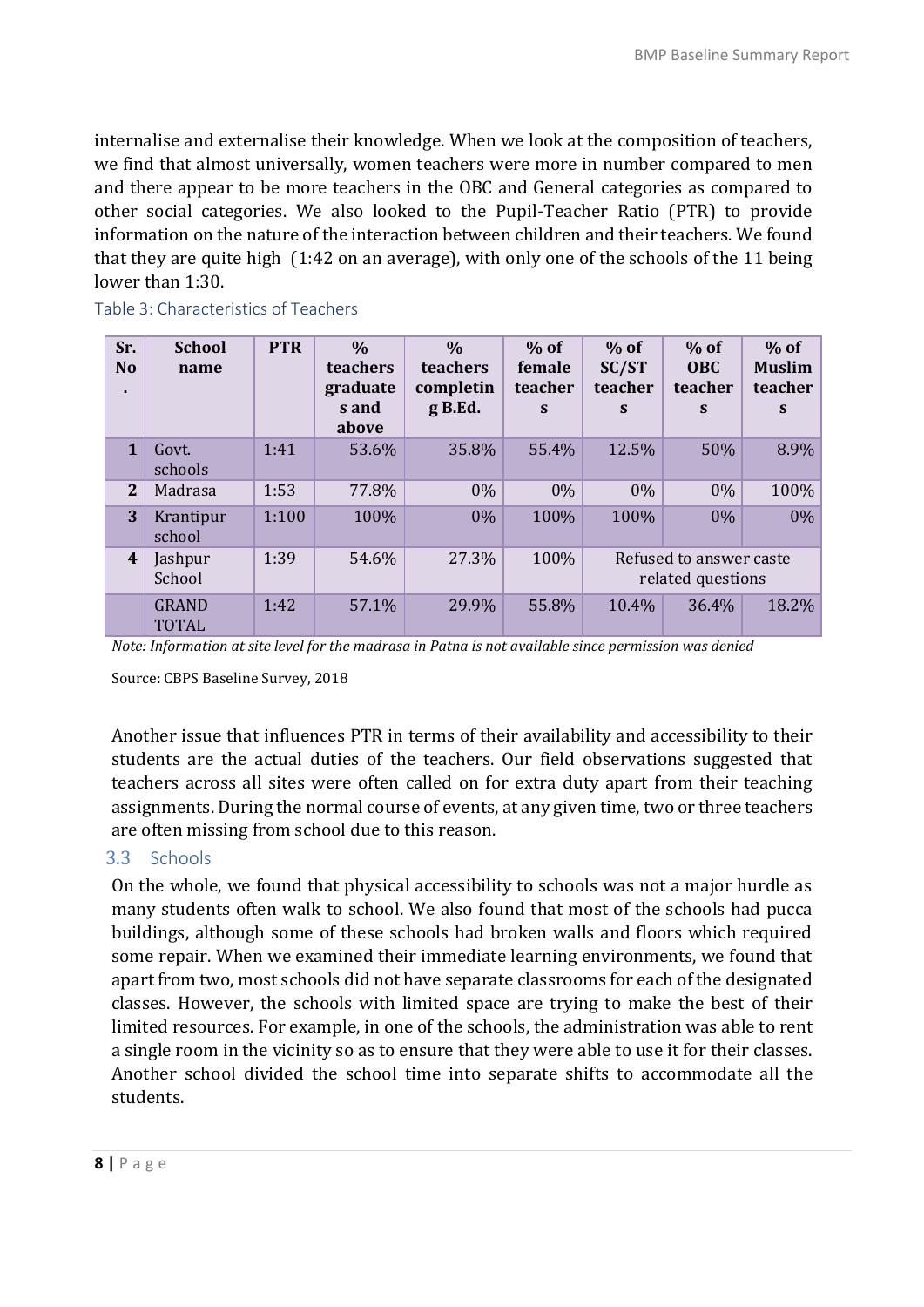We also documented the presence of boundary walls in the schools as it has implications on the safety of spaces in which students can play and run. Boundary walls also help in creating a sense of community within the school. We found that only five schools in all of our sample had boundary walls. We also found that in one of the schools in Patna, the absence of a boundary wall created a lot of disturbance in the school, witha number of fellow villagers, farmers and cattle crossing the premises of the school on a regular basis. This also meant that in these spaces, students had fewer possibilities of physical play, exercise and freedom to move and run around.

When we look at the water facilities, we found that all of the schools had access to clean drinking water and most had drinking water facilities available through a handpump installed within the compound. In two of the schools, the students had access to RO water filters as well.

The availability and functionality of toilets is a critical area of concern, especially for girls entering puberty. We found that apart from one school in Muzaffarpur, no school had gender-segregated toilets. In contrast, because of the joint efforts by the school and an NGO, except for one school, all the schools in Patna had gender-segregated toilets. Although most of the schools had toilets, their use was not necessarily universal. For example, in one of the schools, even though the toilets were installed, the fixtures were broken and therefore could not be used. In another, the girls' toilets were constructed so close to the boys' open cubicle toilets that both groups felt uncomfortable using them.

|                  | <b>School Category</b> | % schools<br>with<br>boundary<br>wall | % schools<br>with<br>functional<br>library | % schools<br>with<br>separate<br>toilet for<br>girls | % schools<br>with<br>electricity | % schools<br>with upper<br>primary<br>classes<br>having<br>separate<br>classrooms |
|------------------|------------------------|---------------------------------------|--------------------------------------------|------------------------------------------------------|----------------------------------|-----------------------------------------------------------------------------------|
| $\mathbf{1}$     | Government<br>Schools  | 25%                                   | 12.5%                                      | 25%                                                  | 25%                              | 62.5%                                                                             |
| $\mathbf{2}$     | Madrasa                | 100%                                  | $0\%$                                      | 0%                                                   | 100%                             | 100%                                                                              |
| 3                | Krantipur school       | 100%                                  | $0\%$                                      | <b>NA</b>                                            | 100%                             | $0\%$                                                                             |
| $\boldsymbol{4}$ | Jashpur School         | 100%                                  | 100%                                       | <b>NA</b>                                            | 100%                             | 100%                                                                              |
|                  | <b>GRAND TOTAL</b>     | 63.6%                                 | 18.2%                                      | 36.4%                                                | 63.6%                            | 63.6%                                                                             |

#### Table 4: School Infrastructure

*Note: Information at site level for the madrasa in Patna is not available since permission was denied*

#### Source: CBPS Baseline Survey, 2018

In terms of the learning facilities available to the students, we found that none of the schools had a separate room allocated as a library. However, each school attempted to create a space that was named 'Library'. For example, in one of the schools, books were placed on benches in one of the classrooms and in other schools, children had access to text books that they could use on the occasion that they did not have their own. Despite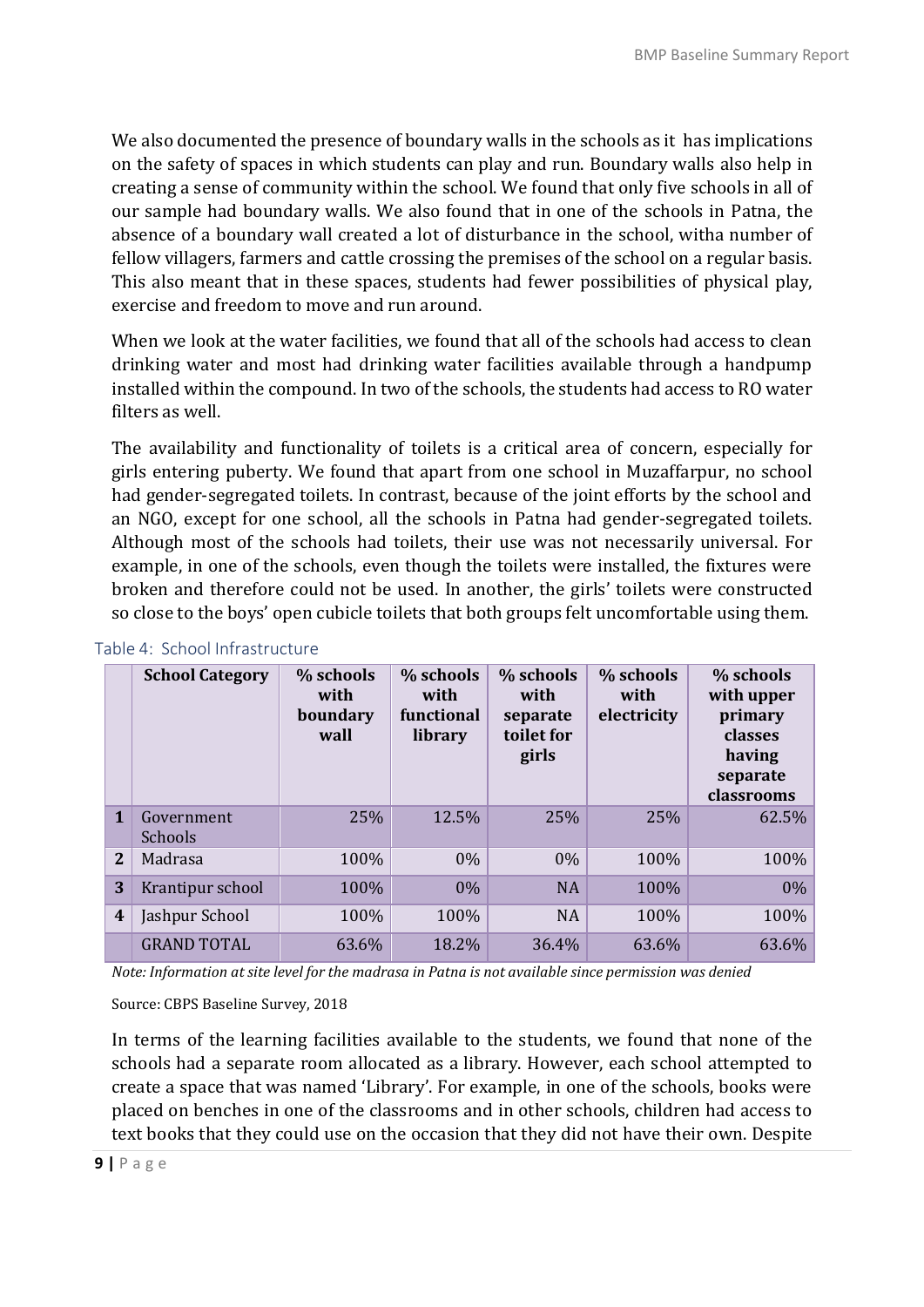the availability of books in some of the schools, we noticed that none of them had a

separate time allocated for reading as a library period and none of the students in all the schools could borrow these books to take home.

We found that the seating arrangement and the facilities told us about the gendered dynamics within each of the schools. Across all the sites in both districts, the students either use desks or mats to sit on during class hours. Curiously, who sits on the mats and who sits on the desks appear to be highly gendered. For example, in one of the schools, only the boys are allowed to sit on the benches and the girls have to sit on the mats on the floor. In other schools, there appears to be an age hierarchy with respect to seating arrangements with students from the lower classes sitting on mats and the higher classes sitting on benches in their classrooms. The lack of benches for all students have consequences for learning within the classroom, as it becomes extremely difficult for all students to sit on floors especially in the chilly winter.

We found that Mid-Day Meals (MDMs) are provided at all the sites except the one which is privately run. We have observed a positive impact of MDMs on attendance of students. But we also noticed that most students leave the school as soon as the MDMs are consumed. In fact, one of the teachers told us that half of the school tends to empty out after the MDM is done. So, while there were benefits to the MDMs, we also found the quality of attendance within the schools was markedly influenced by the MDMs, and we must develop ways to change schools being seen as only 'nutritional' centres and not educational institutions.

Despite the diversity of the schools in our sample, there are some similar structural issues such as patterns of attendance, teacher availability, absence of critical infrastructure and the influence of government schemes that cuts across all of these schools. Keeping this in mind, we now move to understanding other structural factors such as the family that influence adolescent lives.

## **4 Households**

The families and the households in which the students grow can have tremendous influence on the way they look at the world, how they think about themselves, what they hold dear, culturally and socially, as well as their willingness to learn and understand the world around them. Hence, as a part of our study, we have examined the socioeconomic status and other household characteristics to understand the nature of impact that these factors may have on the lives of adolescents.

#### 4.1 Household demographics

Household demographics can reflect the living conditions of adolescents. We first examined the type of housing that they lived in. We found that about half of the adolescents (53%) reported to be living in a pucca house and the other half (46%) reported to be living in semi-pucca and kuccha houses respectively. Pucca houses were higher in Patna at almost two thirds (69%) of the total houses. We also looked at the type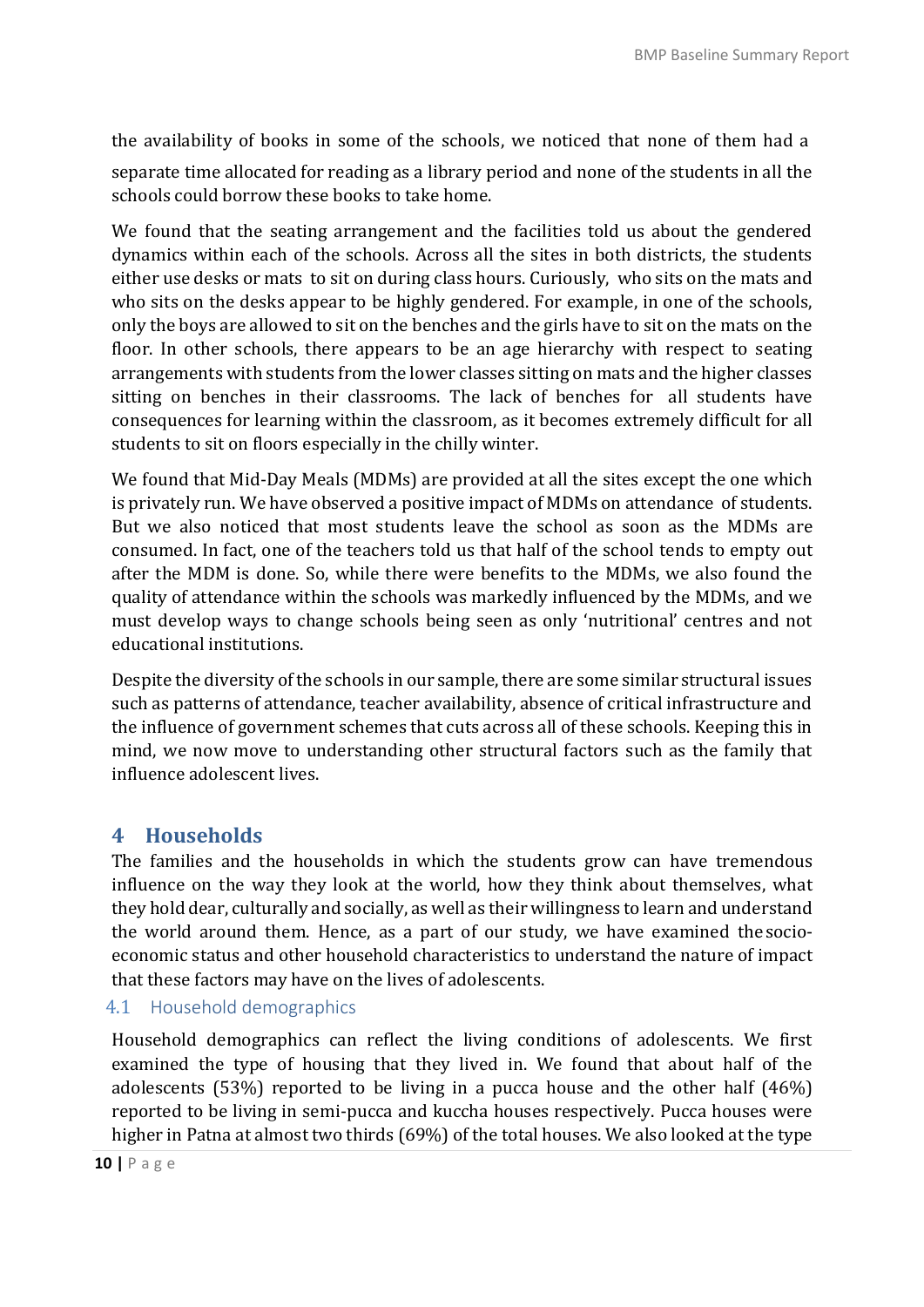of toilets in each of the houses and found that 70% of the adolescents surveyed belonged to households which had a private toilet within or outside the house premises and 25% of them still practiced open defecation. In Patna, 78% of the adolescents reported access to a private toilet as compared to 62% in Muzaffarpur.

We also decided to investigate the physical space available to adolescents. We used it as a measure of poverty. The density of members within a household point to the lack of resources and land available. We also used it to understand the levels of privacy afforded to individuals within the household. We found that about 9.2% of the students lived in households with just one room in the household. Households with two, three, and four rooms were 28%, 22% and 19% respectively.

When we look at the density of the people within the household, we find that a little more than half of the adolescents belonged to households where two people or less shared a room in the household. 21% of them shared a room with two other people and about one fourth of them shared a room with three or more people. Between Patna and Muzaffarpur, there was no significant difference in the number of people sharing a room.

Objects within the household are critical to understand the material and social conditions of the family. Household assets are, to some extent, reflective of the economic status and to the quality of life. Our data shows that the number of household assets possessed by households in Patna was higher than in Muzaffarpur (5.9 assets vs. 4.8 assets, respectively). However, households in Muzaffarpur possessed more agricultural assets than the households in Patna due to the rural nature of the Muzaffarpur sample. If we examine the ownerships of assets particular to rural areas, we find that 80% of the households in Muzaffarpur possessed at least one agricultural asset in comparison to Patna, with just 29% of the latter possessing an agricultural asset, which was most commonly found to be livestock. This shows that the sample households from Muzaffarpur still owned livestock and hence could be partially orwholly dependent on them for a living.

The most commonly available assets in the household were mobile phone (100%), cot/bed (98%), electric fan (91%), LPG (84%) and gas stove (82%). The least available household assets were motorcycle (36%), refrigerator (22%) and car (3%). We also examined ownership of luxury assets (like a refrigerator) which require high usage of electricity and found that 32.6% of the total households in Patna possessed a refrigerator as against just 9% of the total households in Muzaffarpur.

## Family demographics

The educational level of the parents can have a considerable influence on the educational attainment of the child and their overall development. The social capital accrued through a higher educational status (and often livelihood) is passed onto the next generation, who are then supported to continue or better the social mobility experienced by the parents. Conversely, low socio-economic status or low parental educational levels affect family interaction patterns and aspirations which often have a detrimental influence on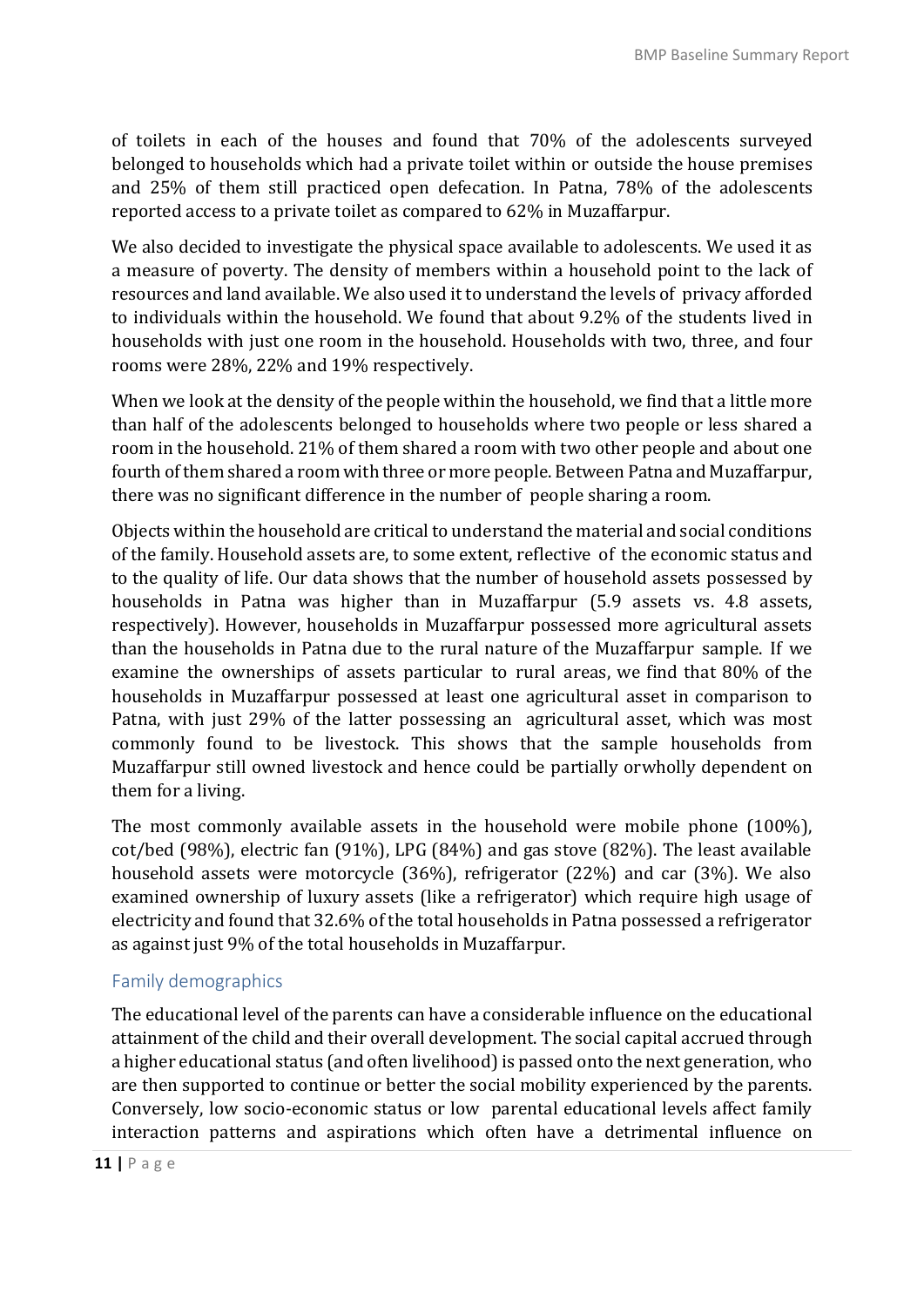academic and achievement-oriented attitudes over time.

In our sample, we find that 26% of the fathers of the adolescents have had no education, whereas about 41% of them had an education level of upper primary and above and just about 5% had some vocational training or degree. The educational levels of mothers were much lower at 40% of them having no education and 29% with education levels of primary and above. Mothers with some kind of vocational training or a degree were a mere 1%. We also wanted to specifically investigate whether parental knowledge can potentially have a bearing on the children. We investigated the adolescents' knowledge of various languages. We found that among the students who said they knew how to speak English, 49% of them had mothers who had attained an education level of more than upper primary and above, as against 39% of students whose mothers had below primary or no education at all.

| <b>District</b>                                              | Patna      | <b>Muzaffarpur</b> | Grand<br><b>Total</b> |
|--------------------------------------------------------------|------------|--------------------|-----------------------|
| % of households with pucca roofing                           | 69%        | 34%                | 53%                   |
| % of households with private toilet                          | 78%        | 62%                | 70%                   |
| % of households with two rooms and less                      | 36%        | 40%                | 37%                   |
| % of mothers with no education                               | 35%        | 47%                | 40%                   |
| % of mothers with education level of primary<br>and above    | 32%        | 26%                | <b>29%</b>            |
| % of households with at least one family<br>member migrating | 18%        | 42%                | <b>29%</b>            |
| Among migrating members, % migrating for<br>work             | <b>74%</b> | 92%                | 86%                   |
| Among migrating members, % migrating for<br>education        | 23%        | 4%                 | <b>11%</b>            |
| % of households with at least one agricultural<br>asset      | <b>29%</b> | 80%                | 53%                   |

Table 5: Household Profile

Source: CBPS Baseline Survey, 2018

Very similar to parents' education, parents' occupations can have a significant impact on the education, mobility and occupational choices of adolescents. When we looked at the occupational distribution of family members, 39% of the sample consisted of students. These were mostly the siblings of the students in our sample. The next category of livelihoods was unpaid domestic work (16%), primarily women (95%). About 10% reported to be doing some business, six per cent said they were doing some factory work, three per cent said they were doing construction work and three per cent were farmers who tilled their own land, two per cent were rickshaw drivers, two per cent tailors and two per cent casual labourers. When we looked at the gendered distribution of the professions, we found that mostly men were engaged in occupations such as factory workers (97%), construction workers (96%) and rickshaw drivers (99%).

From the data, it is clear that the majority of the adolescents have family members who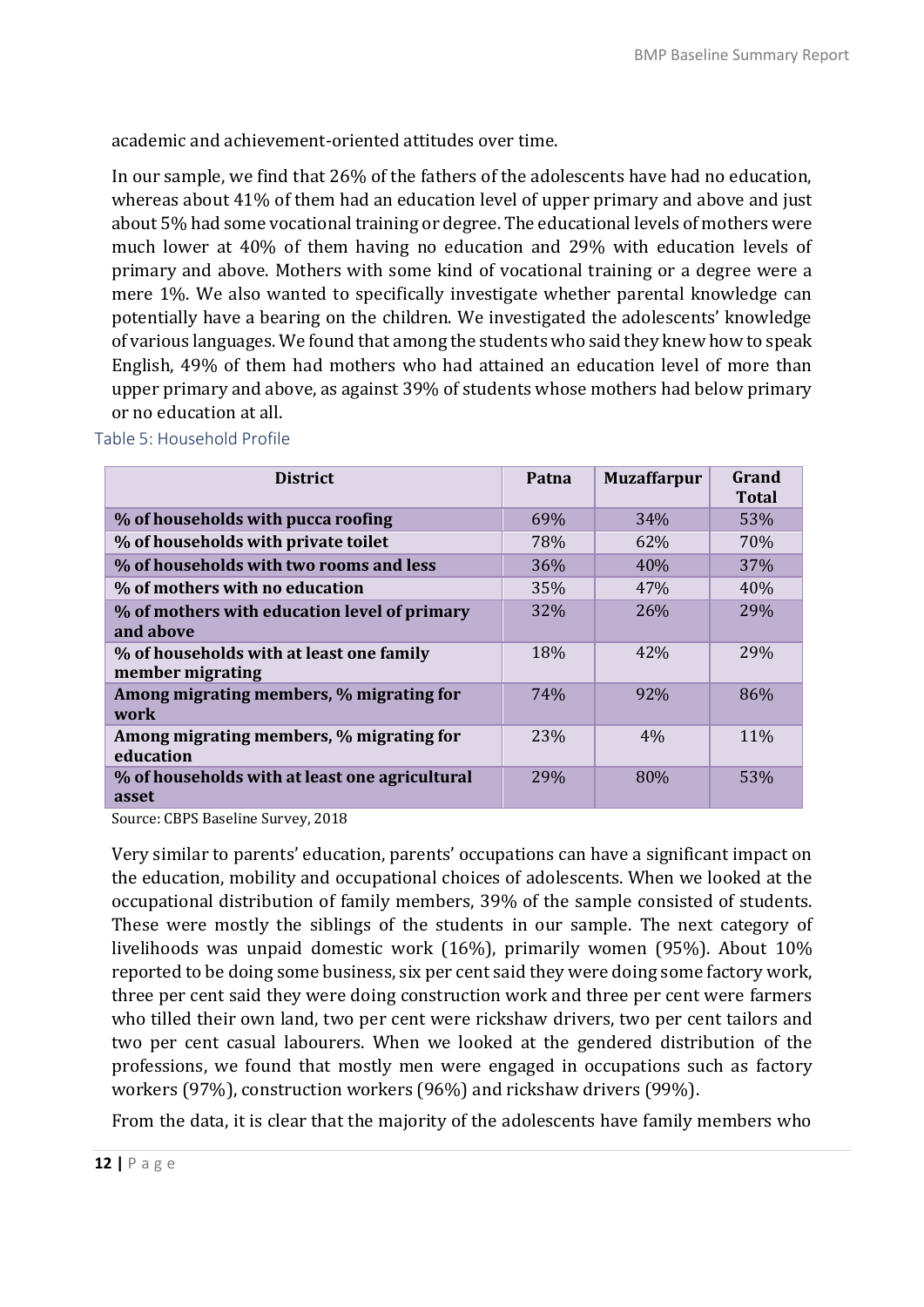are engaged in jobs in the unorganised sector. The links of this participation in informal and unorganised labour to the social and economic capital of families is well-known. So, it is very likely that these adolescents are particularly vulnerable and subject to the same vagaries and uncertainties of the informal and unorganised labour markets as their parents.

To understand these vulnerabilities in greater detail, we also asked questions related to migration within the family as Bihar is a primary source state for migratory labour. We found that 30% of the adolescents in our sample reported at least one migration in the family. Among the people migrating, 92% of them were men, with 44% being the father of the student and 48% being some other male family member. Among the migrants, about half of them usually migrated about two-three times in a year whereas about 41% of them migrated once in a year. In our sample, about half of the migrants migrated for a duration of 10-12 months whereas 21% of them reported migrating for less than six months. This can again be attributed as seasonal migration during a lull in the agricultural period.

The most common reasons for migration were for work, with 82% of the adolescents stating that the migration was for work and about 10% reporting migration for education. When we look at district-wise figures for migration, we find that, 91% of all the migrants from Muzaffarpur migrate for work and just 4% migrate for education unlike Patna where about 61% said they migrated for work whereas 22% of them migrated for education. This clearly highlights the fact that socio-economic conditions of the geographical space influence the nature and purpose of migration.

From the analyses, it is clear that the adolescent sample of our intervention is divided in terms of various demographic parameters. Some of them are doing much better than others in various socio-economic indicators from living conditions and access to sanitation to transportation facilities. We also see patterns in terms of the educational status and livelihoods of the family that help us understand the social worlds of the adolescents with whom we are working.

# **5 Adolescent lives**

To design the BMP, it was important for us to be grounded in the realities of adolescent lives instead of postulating about or imagining their lives from afar. First, we wanted to get a sense of how they spend their time. What we are examining here are the ways in which adolescents themselves perceive their own lives and what comprises their everyday activities.

We found that the adolescents spend the majority of their time in school. Moreover, the site for most of the socialisation that the adolescent experiences is within an educational institution of some kind. If we count the time spent in school, the time spent in tuition classes and the time spent in doing homework after they come back from school, it appears that adolescents spend more than seven hours in the day just doing school work,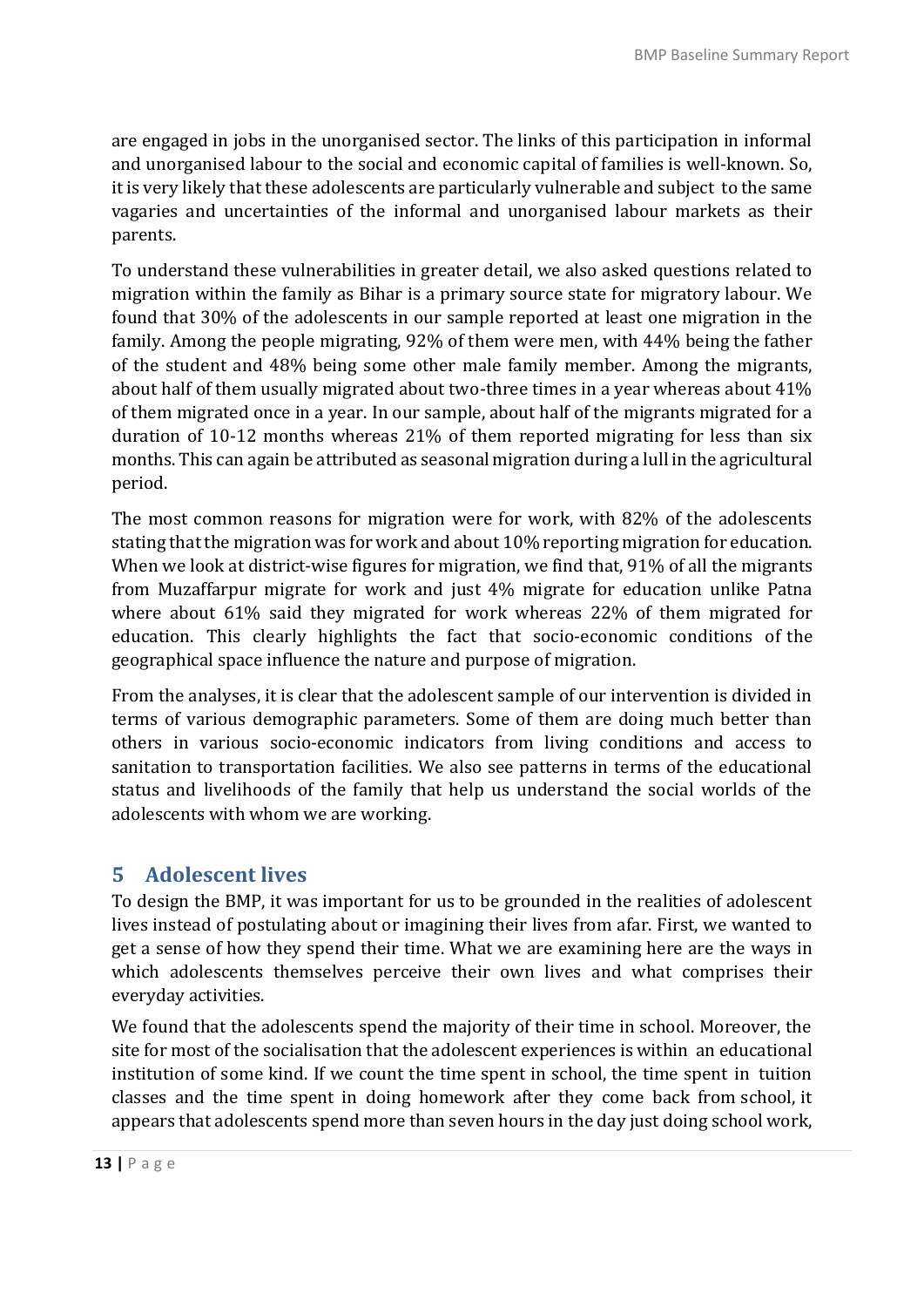with very slight gender variations (449 minutes for boys as compared to 453 minutes for girls).

Another point of interest was time spent in leisure and play. We find that regardless of gender, adolescents appear to be spending approximately 3.1 hours on a given day on some form of leisure or play activity. We also wanted to examine if adolescents worked in their family farms or elsewhere. Majority of them appear not to have understood this question, as we have about 428 girls and 202 boys who did not answer this question. Of those who did talk about working on their family farm or business, 28 girls reported spending 1.45 hours doing unpaid family work as compared to 46 boys who spend 1.76 hours of unpaid family work.

One ofthe easiest ways to establish gender differences within the household is to examine care work done by girls and women within the household. In the literature and even in our own study around adolescent girls, we have found that girls take up bulk of the care work responsibilities while boys are much more likely to pursue leisure activities. We found similar results here as well. Girls report spending an average of 117 minutes on housework as compared to 94 minutes for boys. In fact, when we examine adolescents who spend a significant amount of time doing unpaid domestic work, we can clearly see the over-representation of girls (42 girls as compared to 13 boys) who spend 15% of their entire day doing unpaid care work. Although not always visible when we look at the average distribution of time (Figure 2 and 3), these gendered differences, especially at the highest and the lowest ends, provide us some indicators of the stability of gender norms within the household.

When we break down this care work to particular duties, we found very strong gender patterns. Almost all of the girls do some form of cooking (95%), cleaning (81%), and washing (86%). When the activities start to get less gender-typed, such as fetching water or purchasing groceries, we find the percentage of boys slowly increasing in these activities. For instance, about 32% of boys report fetching water and nearly 55% of the boys report purchasing groceries. These patterns are universal across religion, regional variation and caste which provides us with ample evidence as to the unequal burden shouldered by young women and girls.

To understand the social lives of adolescents, we looked at social networks employed by children as they play a significant role in creation of an individual or collective identity, provide important coping strategies for multiple stressors and lay the basis for the development of good social and networking skills. What we found was that about 81% of the students said that they had friends both inside and outside school, suggesting a strong circle and network of friends.

When we look at the gender dynamics with respect to friend networks, we find that a majority of both the boys and the girls have friends in school and outside of it, although a slightly higher percentage of boys reported strong friend networks (89%) compared to girls (77%). A higher percentage of girls reported that they had friends only in school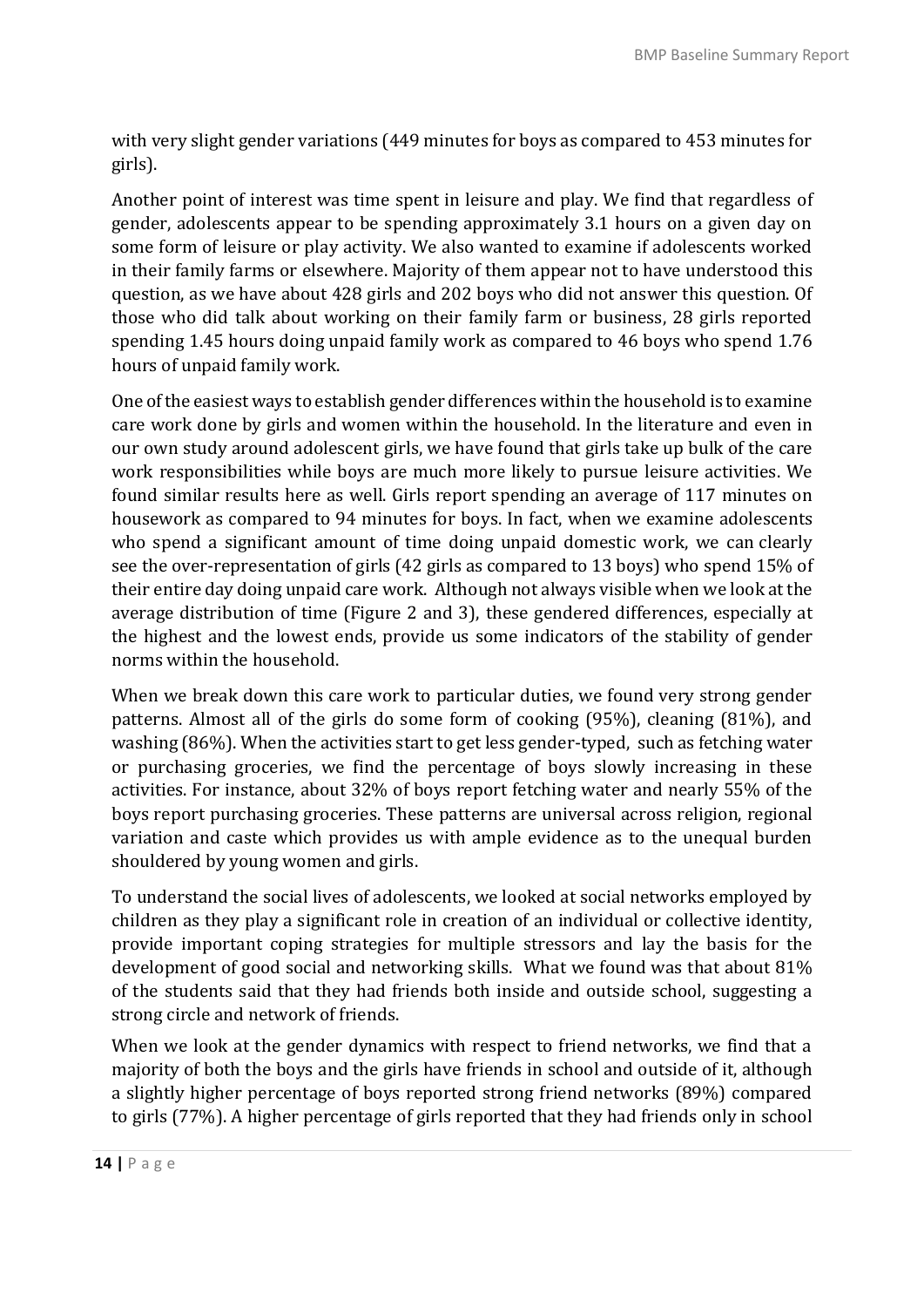(17%) as compared with the boys (9%) and we see similar trends even with friends outside of class (girls: 4%; boys 2%).



Figure 2: Time Distribution

Source: CBPS Baseline Survey, 2018

We also found that despite these strong friend networks, a majority of the students did not engage in any support-related activities with their friends (72% boys and 68% girls). Instead, they are more likely to turn to their mother for support. For example, the girls (54%) saw their mothers as a main source of social support along with boys (46%). In fact, there are clear indications that mothers and other female members of the family are affective sources of support for children. To understand more about these gendered preferences, we now turn to gendered attitudes, beliefs and behaviours.

## **6 Gendered attitudes, beliefs and behaviours**

In order to gauge the perception of gender roles and attitudes towards gender, we asked the adolescents specific questions related to situations that would provide some understanding of the ideology behind their responses. We wanted to get a sense of their overall gendered knowledge and understanding through these questions. Our questions ranged from those on the physical strength and capabilities of girls and boys, career aspirations, gendered attitudes towards health to the dynamics of shame, violence, marriage and caste.

#### 6.1 Physical strength and capabilities

We asked them who would win a race, a boy or a girl. When we look at the gendered distribution of this answer, we find that 58% of the girls said that a girl would win as compared to 25% of boys. It should not come as a surprise that an overwhelmingly large percentage of boys (72%) believed the boy would win as compared to the girls (37%). When we compare it to the gender distribution of our sample, we can easily see that even though there were many girls who believed that girls would win, there were more girls than boys who believed that boys would win the race. When asked to state the reason for their choice, majority of the adolescents believed that the boy would win because, in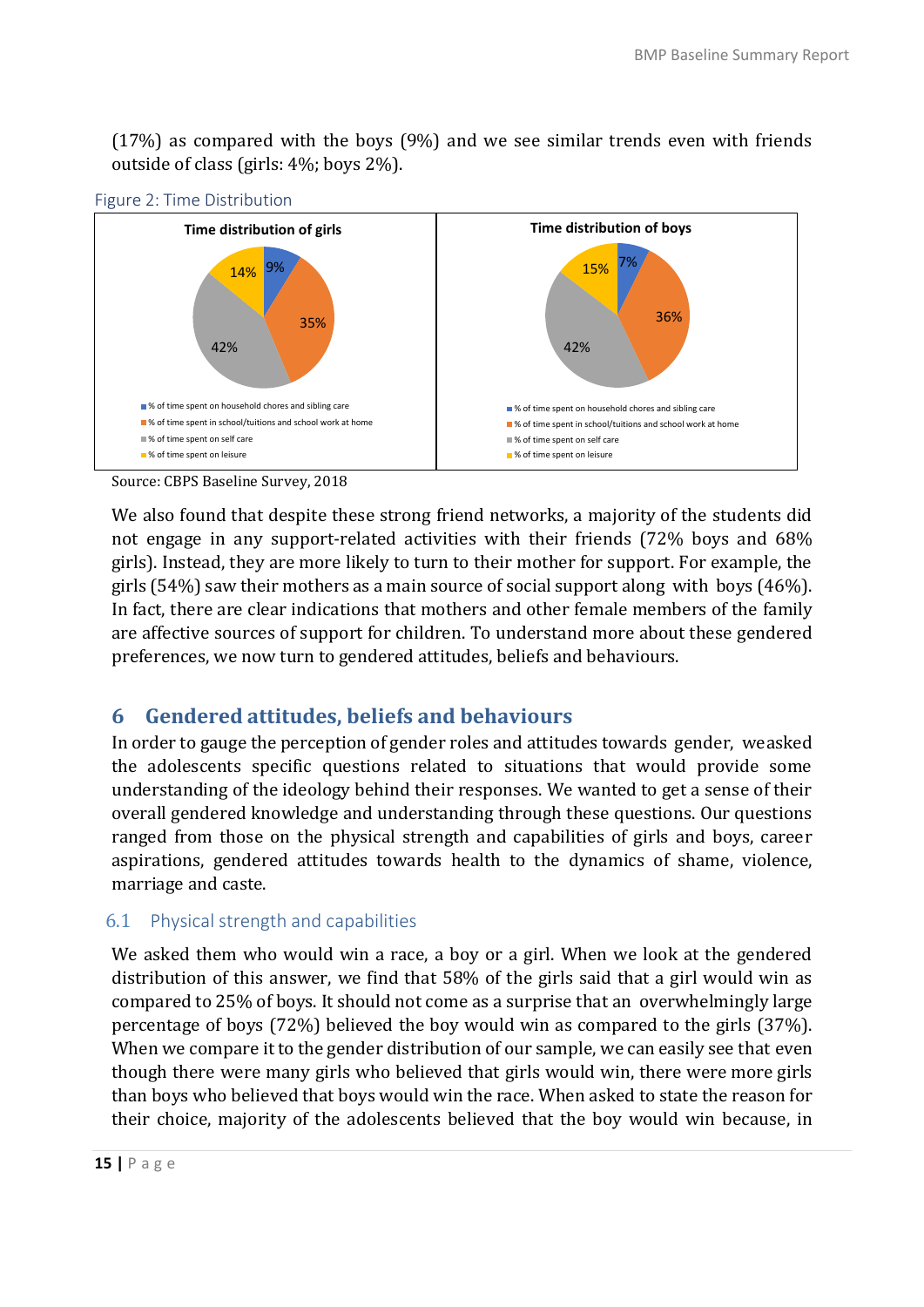general, boys run faster than girls. Those who believed that the girl would win stated that 'girls can run just as fast as boys.'

To dig deeper into their understanding of gendered capabilities, we also asked them whether boys would be better at maths than girls, and we found that 65% of the adolescents agreed. Another gender stereotype that we explored was whether women cry more than men as the former are more emotional. A majority believed this to be true (86%) and this belief was universally held among both boys (88%) and girls (86%). We see these entrenched attitudes regarding gendered capabilities even with respect to the leadership capabilities. When asked whether men make better Chief Ministers (CMs) than women, 65% of the adolescents believed that men are. In fact, 71% of the boys said men would be better although 33% of the girls disagreed with them. To understand whether these attitudes related to strength and capabilities extends to the way that adolescents can imagine their own futures, we asked specific questions related to career aspirations and division of labour.

## 6.2 Career aspirations and division of labour

In order to get a sense of their knowledge of the gendered nature of work, both inside and outside of the home, we presented some situation-based questions. First, we asked whether a girl who wanted to become a cricketer should pursue this profession. We found, much to our surprise, that 71% said that the girl should work towards her ambition. Many girls (74%) fully endorsed that the girl could become a cricketer and, more surprisingly, more than half of the boys (66%) endorsed it as well.

In the second scenario, we asked whether a boy who wanted to become a nurse should pursue the profession when he grows up. In response, we found highly gendered answers. About 49% of the children did not think that the boy should become a nurse. Out of this, 62% were male students. Interestingly, only 43 % of the girls felt that the boy should not become a nurse. In fact, more than 50% of the girls reported that he should become a nurse if he wants to be one. Those who were not in agreement overwhelmingly reported (90%) that the boy should not become a nurse because they thought that men do not become nurses and it is not a suitable career aspiration for a man.

We also wanted to know whether work inside the home was similarly gender-typed. We presented a scenario where a boy comes home to find his brother cooking in the kitchen since his sister-in-law had gone for a movie with her friends. The adolescents were asked their opinion regarding the situation. More than half (about 58%) said that cooking was primarily a woman's job, but it was alright for the brother to cook in an exceptional situation where there were no women present in the household. About 44%also reported that the brother should not cook, since cooking for the household is the responsibility of the women. It is clear from these analyses that adolescents do have a clear understanding of the division of the labour within and outside of their homes and have some comprehension of the gendered expectations related to paid and care work.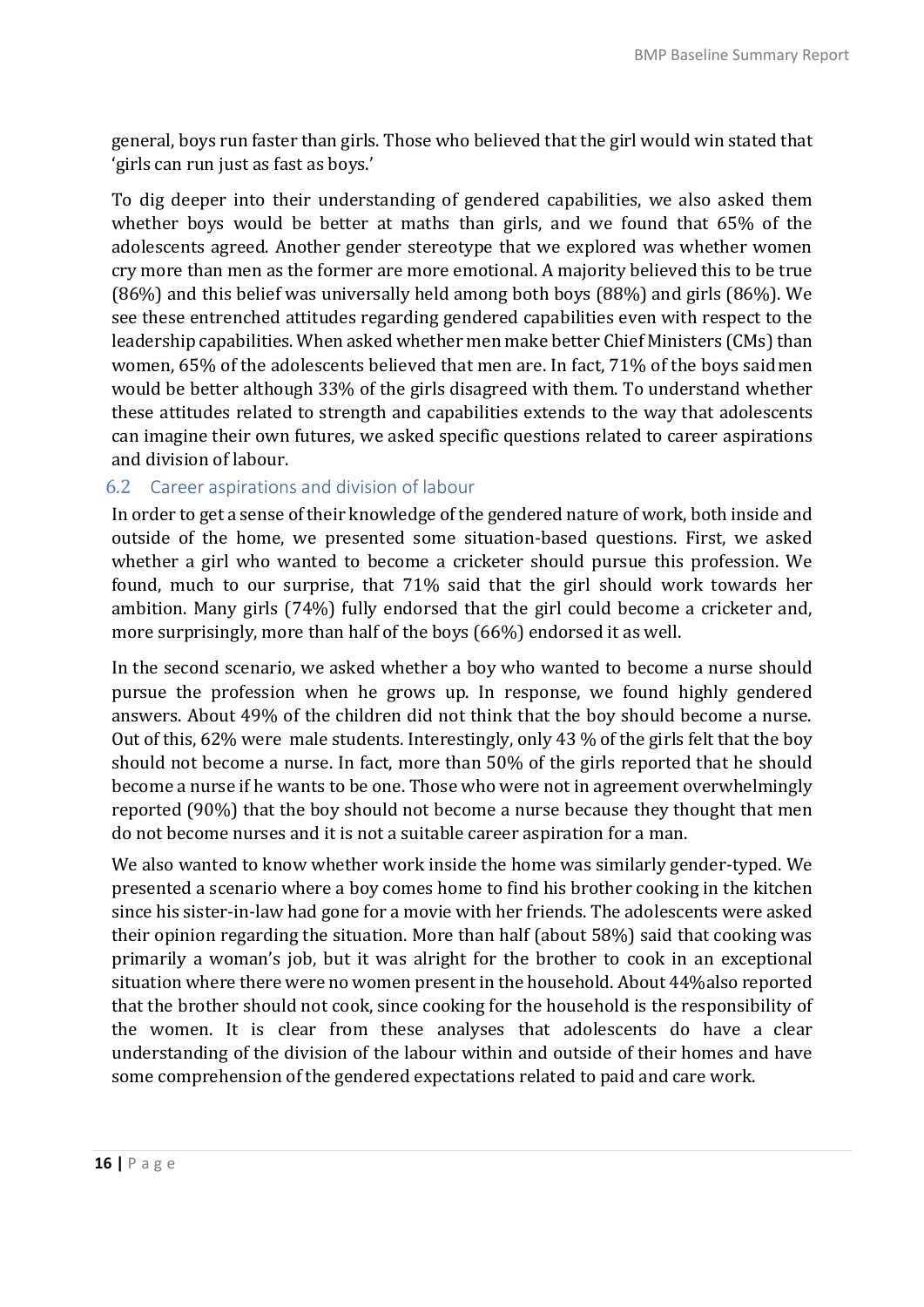### 6.3 Health

Health has been one of the great dividers between the privileged and the marginalised. This is also true for gender, where a gendered division of food within the household is common and a high level of stigma related to the natural bodily functions of a woman. To address both these attitudes, we asked a series of questions. First, we asked a situationbased question where they were given options to choose between the girl getting a full plate of food, a half plate of food and both boys and girls getting a full plate of food. We found that 71% of the students said that the girl should get the plate full of food, 18 % of them wanted her to get the half plate and 10 % wanted the girl and theboy to get an equal amount of food. When we looked at the gender distribution, we found that 76% of the girls wanted the girl to get the full plate of food. Disturbingly, 23% of the boys felt that the girl should not get the full plate of food.

We also decided to find out more about adolescent awareness related to menstruation. We asked a true-or-false question about whether girls after the age of 12-13 bleed every month; essentially, whether they menstruate every month. A little less than half of the children did not know the answer (45%), 44% agreed with the statement, and 10% felt that the statement was false. The gendered distribution of these answers shows that a little over half of the girls (57%) knew about menstruation but an alarming 70% of the boys did not know the answer.

Related to the question on menstruation, we also asked whether women can be touched during menstruation. We found that about 37% did not agree that women should not be touched while menstruating, 34% agreed and 28% did not appear to know the answer. More girls (39%) than boys (26%) believed the statement to be true. We also found that when shown the picture of a sanitary pad, only 28% were able to identify it correctly. The ignorance of the boys could be attributed to two factors: (1) they really did not know and (2) they were hesitant to answer a question on a topic that is believed to be sensitive or taboo for boys to answer. Regardless of the reason, these trends show us that despite the education around health, adolescents are still quite unaware of basic notions of health and menstruation. It is vital, therefore, that the silence around this topic needs to be broken not just for the sake of girls but also to build boys as allies in this process.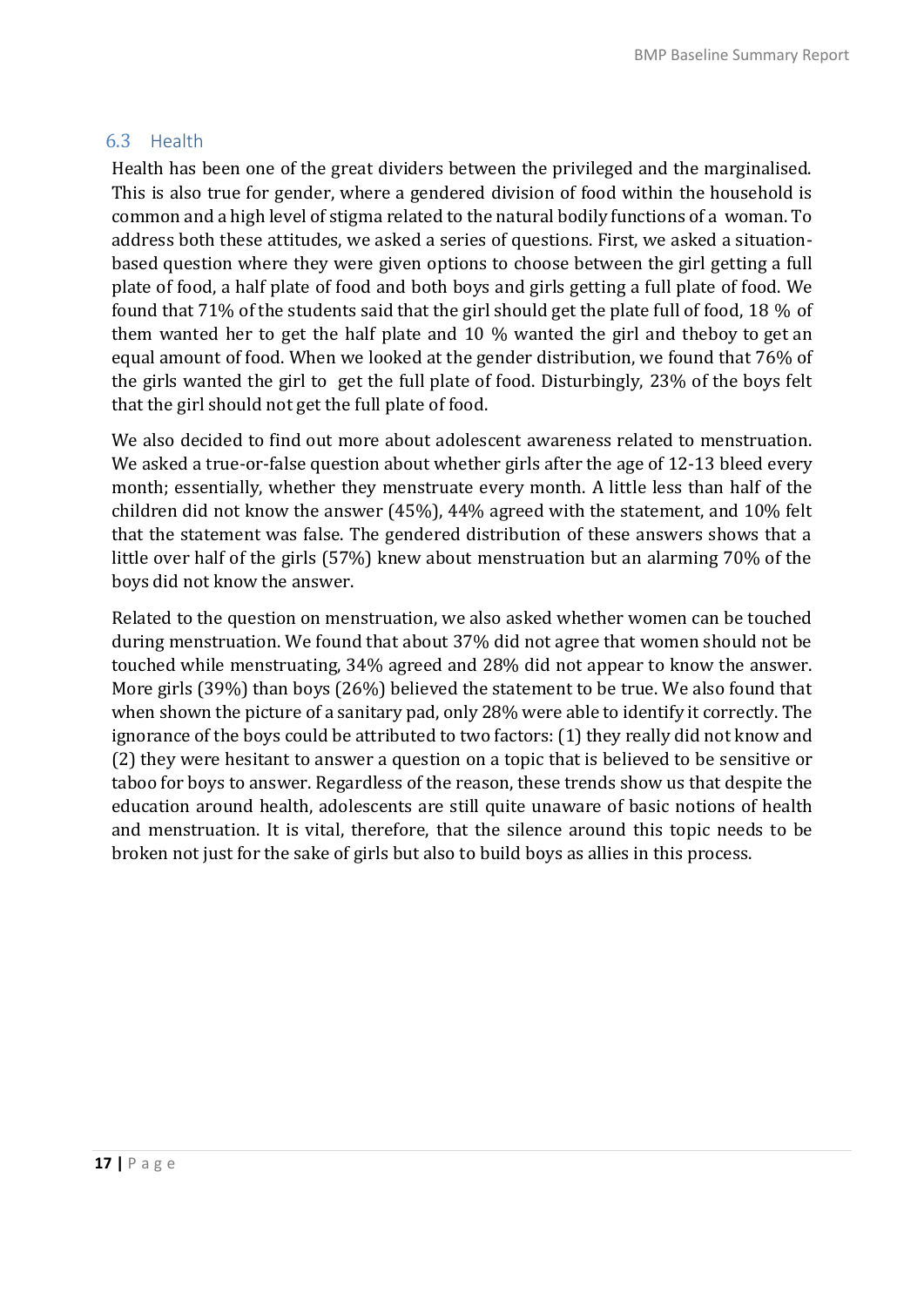## **Table 6: Gendered attitudes and behaviour**

| Gendered<br><b>Attitudes</b>                                                                                        |                       |     | Girls | <b>Total</b> |
|---------------------------------------------------------------------------------------------------------------------|-----------------------|-----|-------|--------------|
| <b>Physical strengths</b>                                                                                           |                       |     |       |              |
| Gudia and Bablu both participate in a race. They are of the                                                         | Gudia will win        | 25% | 58%   | 46%          |
| same age and live in the same locality. If one of them comes<br>first in the race, who according to you will it be? | Bablu will win        | 72% | 37%   | 49%          |
| In general, boys have more physical strength than girls                                                             | Right                 | 84% | 80%   | 82%          |
|                                                                                                                     | Wrong                 | 15% | 18%   | 17%          |
| <b>Capabilities and gender roles</b>                                                                                |                       |     |       |              |
| Boys are smarter when it comes to mathematics                                                                       | Right                 | 76% | 60%   | 65%          |
|                                                                                                                     | Wrong                 | 23% | 39%   | 33%          |
| Girls usually cry more than boys because they are more                                                              | Right                 | 88% | 85%   | 86%          |
| emotional                                                                                                           | Wrong                 | 9%  | 12%   | 11%          |
| Gudia wants to become a professional cricket player when                                                            | <b>Yes</b>            | 66% | 74%   | 71%          |
| she grows up. Should she become one?                                                                                | N <sub>o</sub>        | 32% | 19%   | 23%          |
| Bablu wants to become a nurse when he grows up. Should he                                                           | <b>Yes</b>            | 37% | 50%   | 46%          |
| become one?                                                                                                         | N <sub>o</sub>        | 62% | 43%   | 49%          |
| <b>Health, Hygiene and Nutrition</b>                                                                                |                       |     |       |              |
| Can you identify the object?                                                                                        | Sanitary napkin       | 10% | 37%   | 28%          |
|                                                                                                                     | Slippers / Sole       | 5%  | 1%    | 2%           |
|                                                                                                                     | <b>Diapers</b>        | 13% | 3%    | 6%           |
|                                                                                                                     | Don't know            | 65% | 57%   | 60%          |
| Girls generally need less food and nutrition than boys                                                              | Right                 | 43% | 34%   | 37%          |
|                                                                                                                     | Wrong                 | 55% | 61%   | 59%          |
| Girls after the age of 12-13 bleed once every month. This is                                                        | Right                 | 19% | 57%   | 44%          |
| called menstruation.                                                                                                | Wrong                 | 8%  | 11%   | 10%          |
|                                                                                                                     | Don't know            | 70% | 32%   | 45%          |
| Girls while menstruating are impure and should not be                                                               | Right                 | 26% | 39%   | 34%          |
| touched                                                                                                             | Wrong                 | 33% | 39%   | 37%          |
|                                                                                                                     | Don't know            | 41% | 21%   | 28%          |
| Honour, shame and violence                                                                                          |                       |     |       |              |
| Husbands can be put in jail if they beat their wives                                                                | Right                 | 79% | 79%   | 79%          |
|                                                                                                                     | Wrong                 | 19% | 19%   | 19%          |
| It is right for husbands to beat their wives if they refuse to                                                      | Right                 | 62% | 48%   | 53%          |
| obey them                                                                                                           | Wrong                 | 36% | 48%   | 44%          |
| Only girls get sexually assaulted/raped                                                                             | Right                 | 58% | 50%   | 53%          |
|                                                                                                                     | Wrong                 | 33% | 39%   | 37%          |
|                                                                                                                     | Don't know            | 9%  | 10%   | 10%          |
| Gudia and Bablu both have to wear half pants (shorts) for the                                                       | Wear the half<br>pant | 28% | 41%   | 36%          |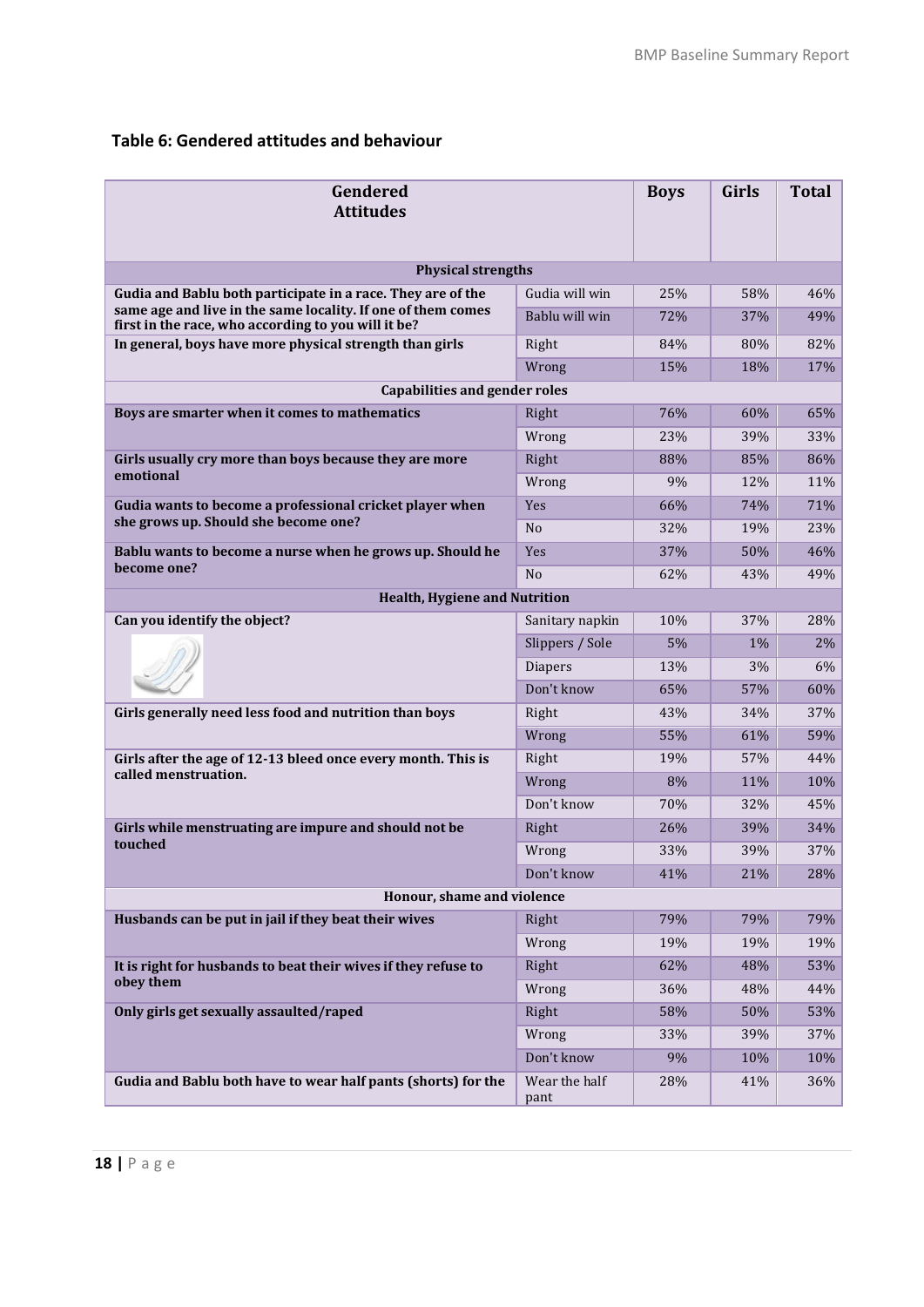| Gendered<br><b>Attitudes</b>                                                                                   |            | <b>Boys</b> | <b>Girls</b> | <b>Total</b> |
|----------------------------------------------------------------------------------------------------------------|------------|-------------|--------------|--------------|
| running event. Gudia's friends tell her not to wear shorts<br>because people will laugh. What should Gudia do? | 70%        | 55%         | 60%          |              |
| <b>Marriage and caste</b>                                                                                      |            |             |              |              |
| Girls can marry anyone (any caste, class religion) as per their<br>choice after 18                             | Right      | 31%         | 35%          | 34%          |
| The legal age of marriage is 18 for girls in India                                                             | Right      | 92%         | 89%          | 90%          |
|                                                                                                                | Don't know | 2%          | 4%           | 3%           |

Source: CBPS Baseline Survey, 2018.

## 6.4 Violence, Shame, and Marriage

Because of the centrality of the concepts of honour, violence and marriage in terms of gender attitudes, we wanted to capture the attitudes towards violence held by adolescents. They were first asked whether husbands could be jailed if they beat their wives and then asked them whether it was right for the husband to beat their wives if they refused to obey them. We found that 79% maintained that the first statement was true. There weren't any prominent differences between boys and girls in each of these areas. For the second statement, we found that just a little over half (53%) agreed with the statement implying *also* that a significant number (44%) didn't. When we look at the gendered nature of this attitude, we find that more boys (62%) agreed with the statement that husbands can beat their wives if they were disobeyed compared to the girls (48%). We also wanted to know about their awareness and understanding related to sexual assault of men. When asked whether only women could be raped, 53% agreed.More boys (58%) than girls (50%) believed this to be true.

In order to understand the relationship between violence, honour, and shame, we asked if it was true that women who get sexually assaulted are mostly at fault. It was heartening to note that the majority did not agree with the statement (65%), with a slightly higher number of girls (68%) reporting that the statement as false as compared to boys (59%).

To explore gendered aspects associated with practices of marriage and caste, we asked them a few simple questions. We first wanted to know whether they were aware of the legal age of marriage and it appeared that most were (90%). We then asked them whether men and women can marry whoever they want, regardless of caste or religion. We found that 63% of the students disagreed with the statement with very little variation between boys (66%) and girls (62%), showing that the entrenched values of endogamy and the taboo on exogamy were already clear for girls and boys as they barely reached adolescence.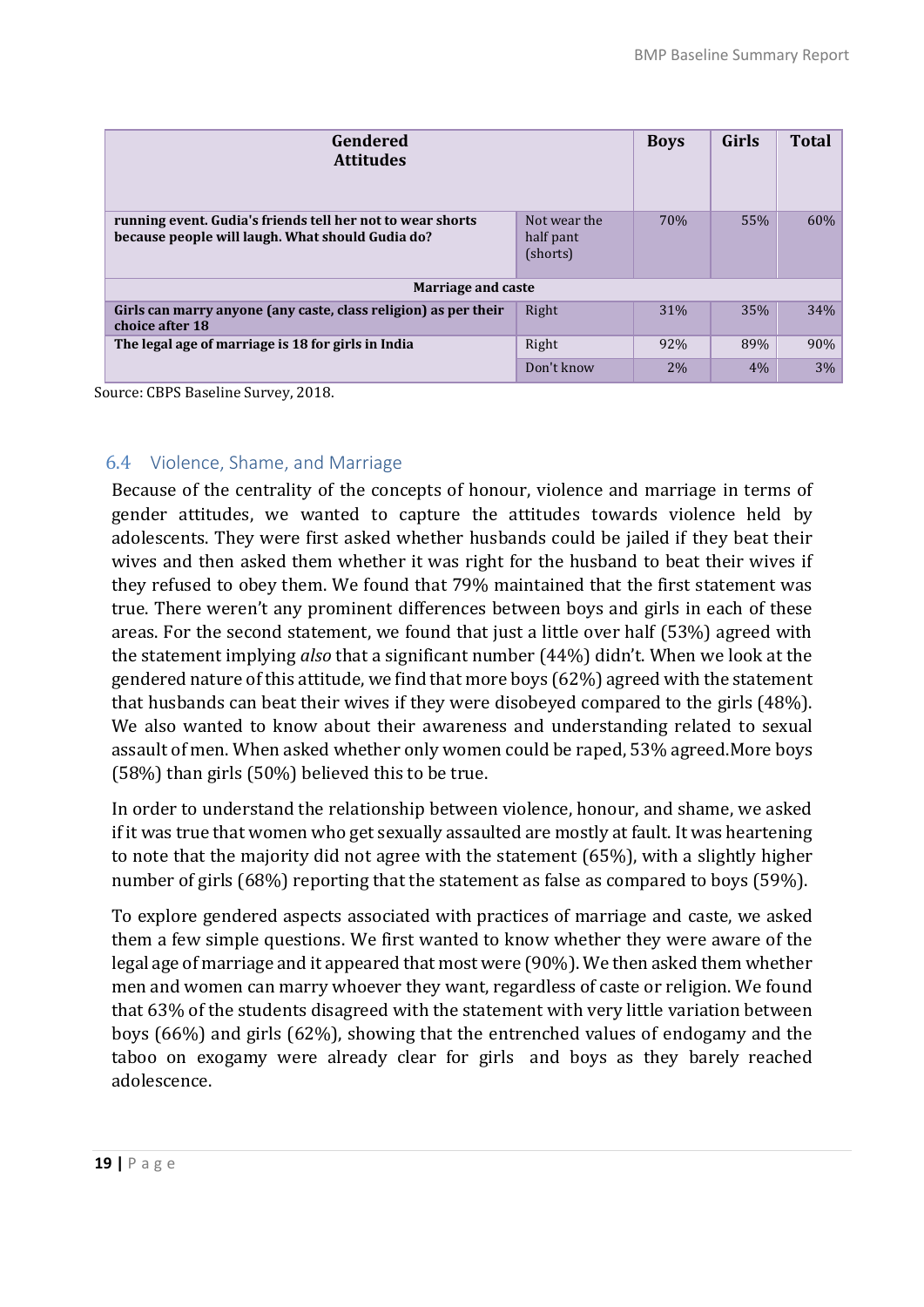Next, we wanted to tackle specific practices linked to caste. We asked whether they agreed with the statement that people belonging to the so-called 'low castes' should not be touched. Interestingly, 70% did not agree with it. The proportion of girls (73%) who disagreed with the statement was relatively more than the boys (64%). In order to know more about caste-based attitudes, the adolescents were given another statement in which they were asked to agree or disagree on whether so-called 'high caste' people were smarter than so-called 'low caste' people. The opinion was divided on this statement where 49% agreed and an equal proportion disagreed with the statement. We do find sexist attitudes, beliefs and behaviours in the social discourse reflected in the stated attitudes of the adolescents. This is not surprising as they often incorporate hegemonic influences and narratives in creating their own gendered identities.

# **7 Conclusion**

The purpose of our project is to develop a mentoring model that will make the connection between education and empowerment stronger. We are designing the model so that adolescents are given the space, the tools and the time to build their own lives. Inorder for us to do that more effectively, we wanted to know the basic information about their lives – where they go to school, what they know, what families they come from and what they think? This baseline constitutes the first step in a conversation with underprivileged adolescents.

From the data, we know that the children in our study are impoverished and require many services, both at the school and at home. We can see that in the schools, basic infrastructure such as benches, toilets, playgrounds, rooms to study and libraries are not available. We can also see that school administrations are experiencing resource constraints, especially in terms of teacher shortages. While the state has progressive policies, it is important to put into place accountability systems that make schools more functional and can create a different educational ethos.

We can also see that the geographical location has social and economic consequences for the families and hence the children. We find that adolescents living in urban contexts are more likely to have a slightly better quality of living as determined by housing facilities, more likely to have parents working in better skilled jobs and are also more likely to gain language skills (especially English) than their counterparts in rural areas.

We found that the adolescents in our sample do have very engaged lives with their friends and their family. We also found that a large part of their lives are spent in some form of schooling or studying activity. Further, there is a sharp gender divide with regards to the care work done by adolescents.

Conventional gendered attitudes appear to have been internalised by both boys and girls. We find that by the time they hit the age of 11 and 14, adolescents have deeply entrenched attitudes that reinforce the larger social narrative that denigrates and subjects women and girls to a secondary position. If we look at their understanding of physical strength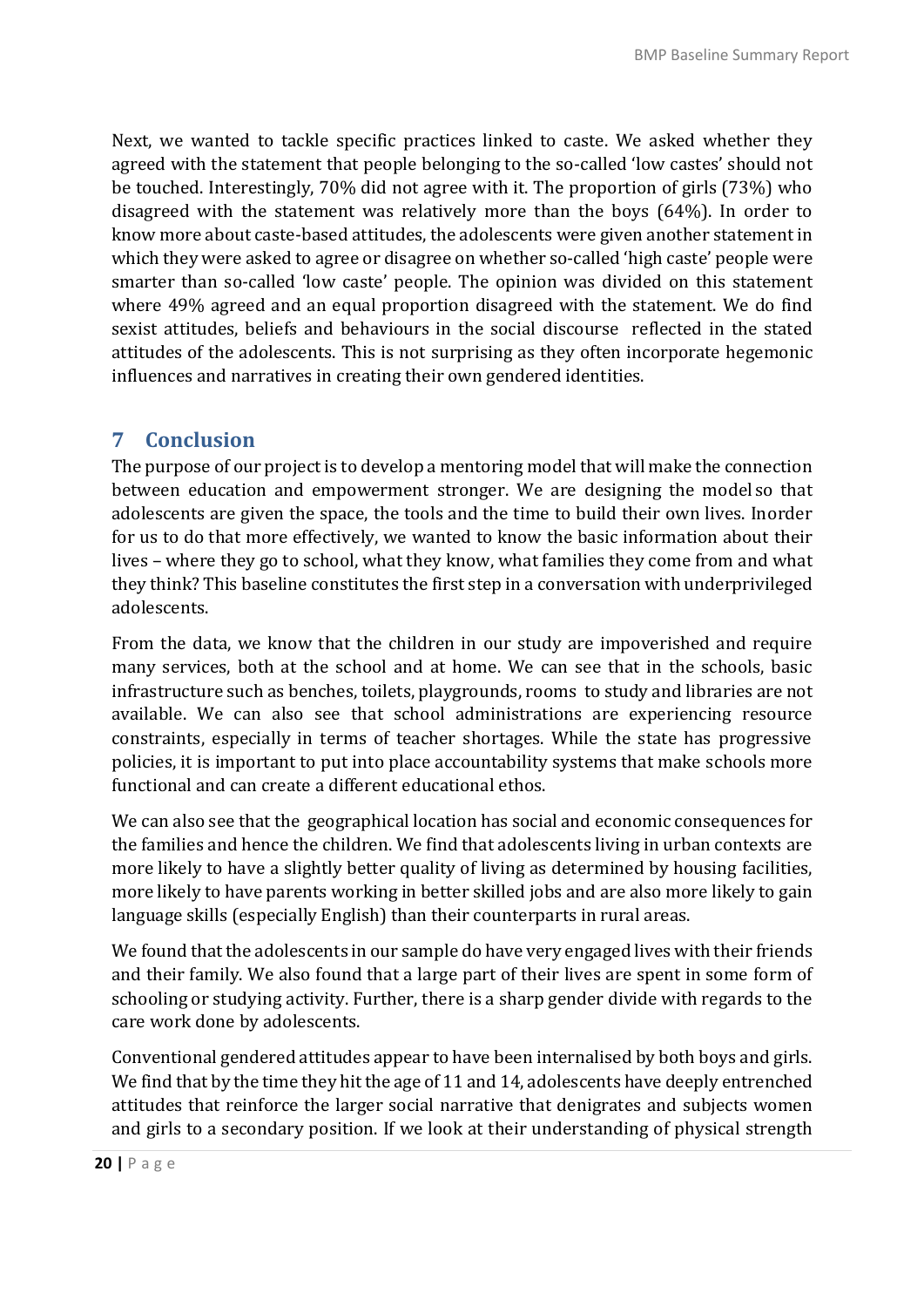and capabilities or their ideas about the appropriateness of a profession or who is responsible for cleaning, or endorsements of violence, we see adolescents reflecting larger patriarchal narratives. The case is similar when one talksof caste where dominant attitudes persist.

These findings on their gendered and casteist attitudes affirm our belief that a mentoring model able to provide information about the larger world enabling adolescents to form their own understandings of the world is urgently required. Our mentoring model cannot move away from the immediate contexts of its setting and these findings have implications on the design of the BMP. It is an important time to provide critical spaces, discourses and tools so adolescents may question values and take action to counter adversarial influences on their own lives. A priority area for us is to foreground conversations around gender and caste into the pedagogy. As can be seen, boys and girls have internalised gender and caste narratives and these play out in the classrooms constantly. We really need to focus on unpacking these ingrained narratives and beliefs and push the children to start thinking about the 'rationales' behind these beliefs through various games, activities, plays, and self- reflection exercises.

One of the primary implications for the BMP is to address literacy levels. The mentorship activities were originally designed assuming that the children would have rudimentary literacy skills. However, even though they are interested to learn and try their best to make use of their rudimentary skills, without support mechanisms of ancillary literacy services, literacy levels will remain unacceptable. To tackle this challenge, we have been devising new ways of reconfiguring literacy-based activities. Although not always successful, this is helping us to work with adolescents in a much more involved manner.

Another primary aspect is the relationship between the teacher and the student. We find that teachers often reflect the social norms and discourses present in the communities. It is important, then, to ensure that they are interested in the activities as well. We clearly see that when teachers are involved, the activities conducted are more effective. While disinterest and apathy in teachers is also a reality in the classrooms we are working in, we find that teachers who are interested are also time-restricted. They are often overburdened with work themselves and it is difficult to get their time unless there are concerted efforts to ensure they are also given the time and space to co-build the model along with the students.

We strongly feel that this baseline study provides us with the foundational information through which further action can be undertaken. It shows us the realities on the ground and helps us unpack layers of the social dynamics experienced by adolescents. Any mentoring model that we develop, therefore, has to take into consideration not just building on this theoretical and practical knowledge but *use* this knowledge to help adolescents become more engaged with the world so that they can build their own visions and futures.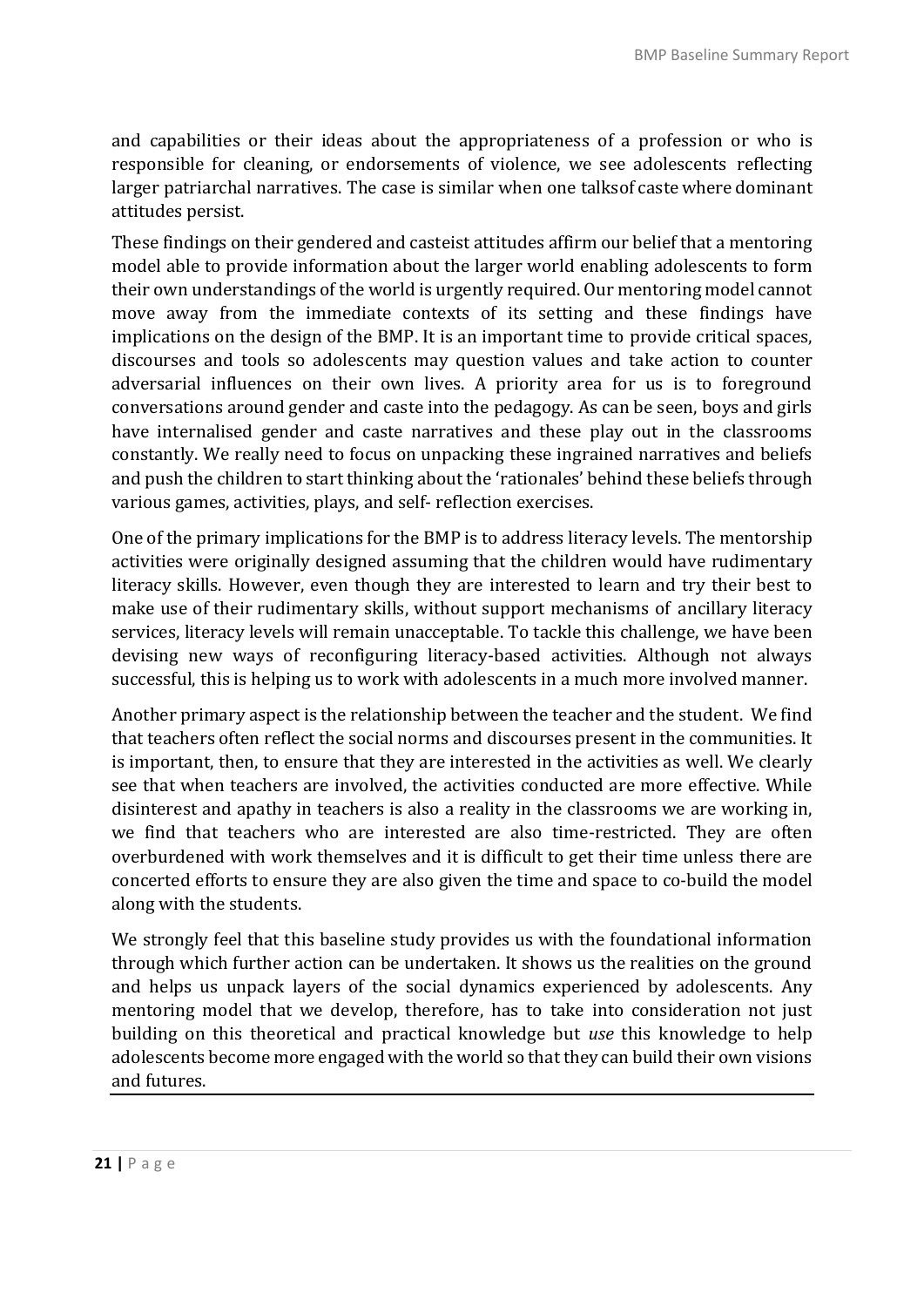*Acknowledgements:* The team would like to thank the mentors – Ranjeeta Sinha and Nusrat Jahan – for their valuable input for this report. We also would like to acknowledge the efforts of Mrinalika R. Pandit, Usha PV and Rajesh CS in preparing this report. We would not have been able to enter the field without the valuable assistance and support of Mr. R.S. Singh and Mr. Syed Abdul Moin and we thank them for their continued support. We would like to thank all the administrative officials of Bihar Education Project Council (BEPC) at the state and district offices, especially the District Education Officers (DEOs) of both Patna and Muzaffarpur for being open and receptive of our project.